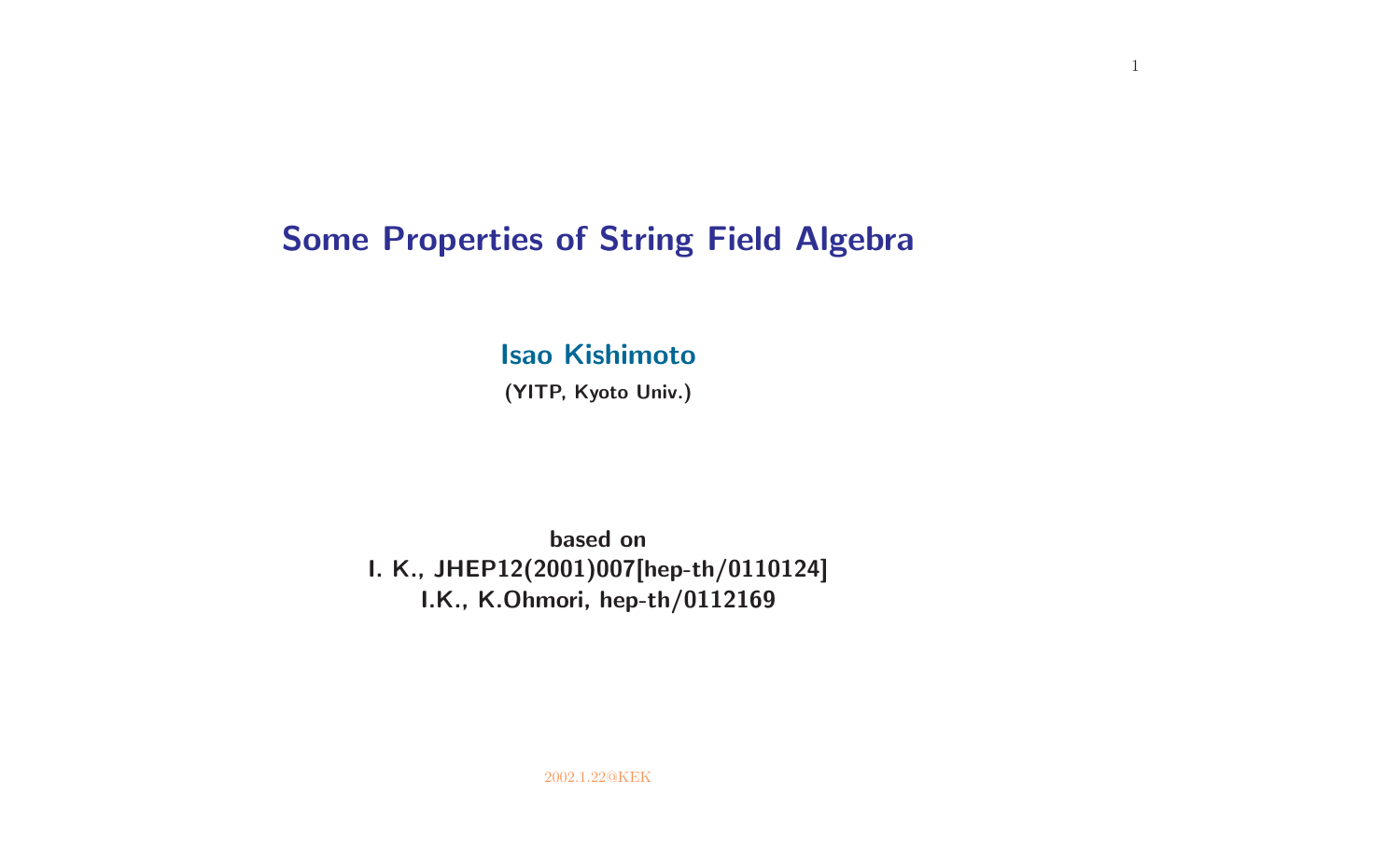## **Sen's conjecture (for bosonic open string field theory)**

open string (D25-brane)



**CSFT(cubic string field theory) Witten**

$$
S_{\mathrm{CSFT}}=-\frac{1}{g_o^2}\left(\frac{1}{2}\langle \Phi, Q_B\Phi\rangle+\frac{1}{3}\langle \Phi, \Phi*\Phi\rangle\right)
$$

**Sen's conjecture says there is <sup>a</sup> solution of CSFT Φ***<sup>c</sup>* **:**  $Q_B \Phi_c + \Phi_c * \Phi_c = 0$  and  $-S_{\text{CSFT}}|_{\Phi_c}/V_{26} = T_{25}$ .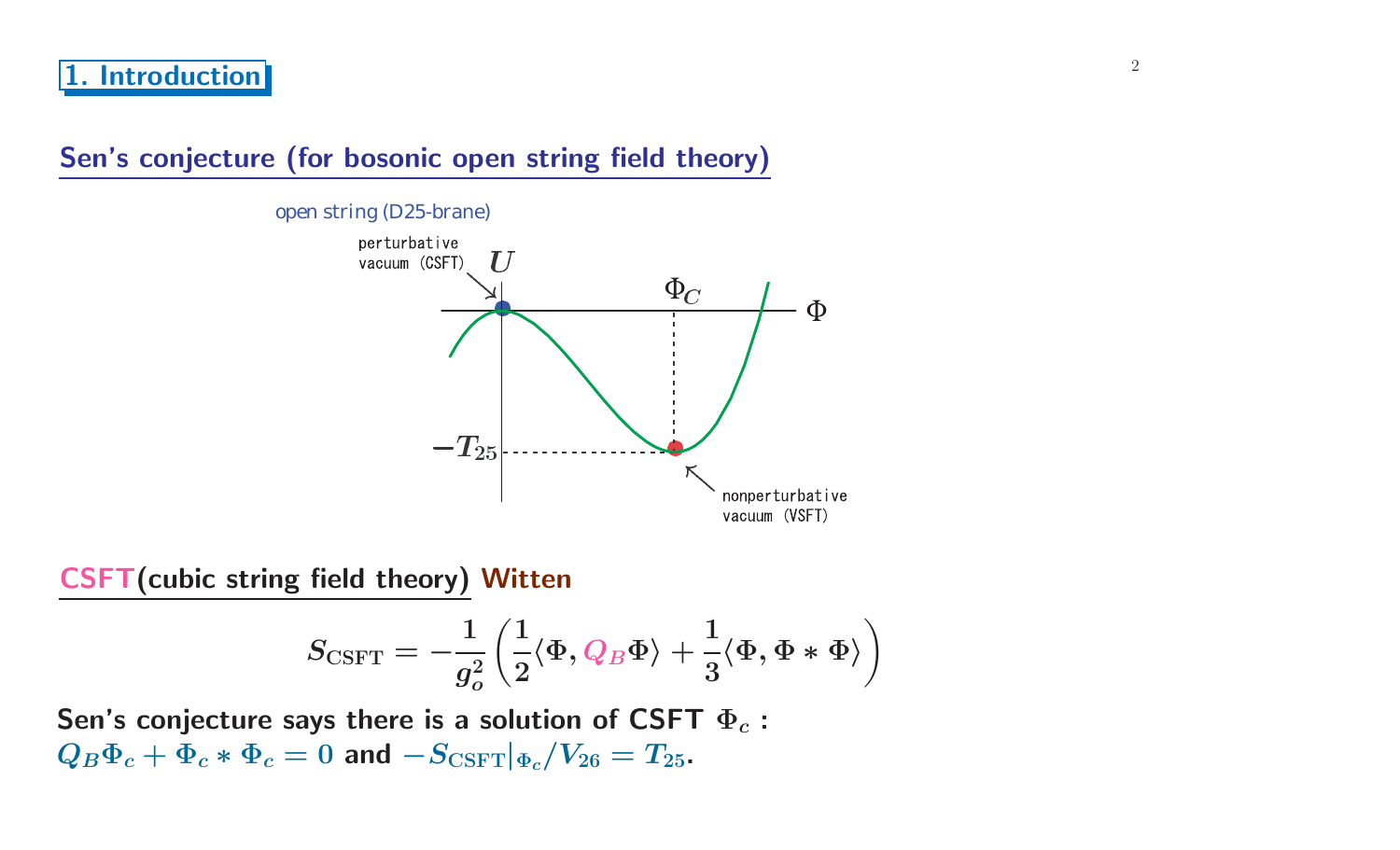<sup>3</sup> **VSFT(vacuum string field theory) Rastelli-Sen-Zwiebach (RSZ)**

$$
S_{\text{VSFT}}=-\kappa_0\left(\frac{1}{2}\langle \Phi, {\cal Q}\Phi\rangle+\frac{1}{3}\langle \Phi, \Phi*\Phi\rangle\right)
$$

**This describes the physics around nonperturbative vacuum (no D25-brane).** *Q* **should satisfy the following conditions to define <sup>a</sup> gauge theory**

$$
\mathcal{Q}^2 = 0, \mathcal{Q}(A * B) = \mathcal{Q}A * B + (-1)^{|A|}A * \mathcal{Q}B, \langle \mathcal{Q}A, B \rangle = -(-1)^{|A|} \langle A, \mathcal{Q}B \rangle
$$

**and have vanishing cohomology and universality (no matter information).**

**These requirements are satisfied by**

$$
\mathcal{Q}=\Sigma_nf_n(c_n+(-1)^nc_{-n}),
$$

where  $f_n$  is some coefficient. Later, its canonical choice was given by Gaiotto-**Rastelli-Sen-Zwiebach (GRSZ):**

$$
\mathcal{Q}=\frac{1}{2i}(c(i)-c(-i))=c_0-(c_2+c_{-2})+(c_4+c_{-4})+\cdots
$$

To realize this scenario, it is necessary to have an analytic solution of CSFT or **VSFT which relates them. We investigate Witten's** *<sup>∗</sup>* **product for this purpose.**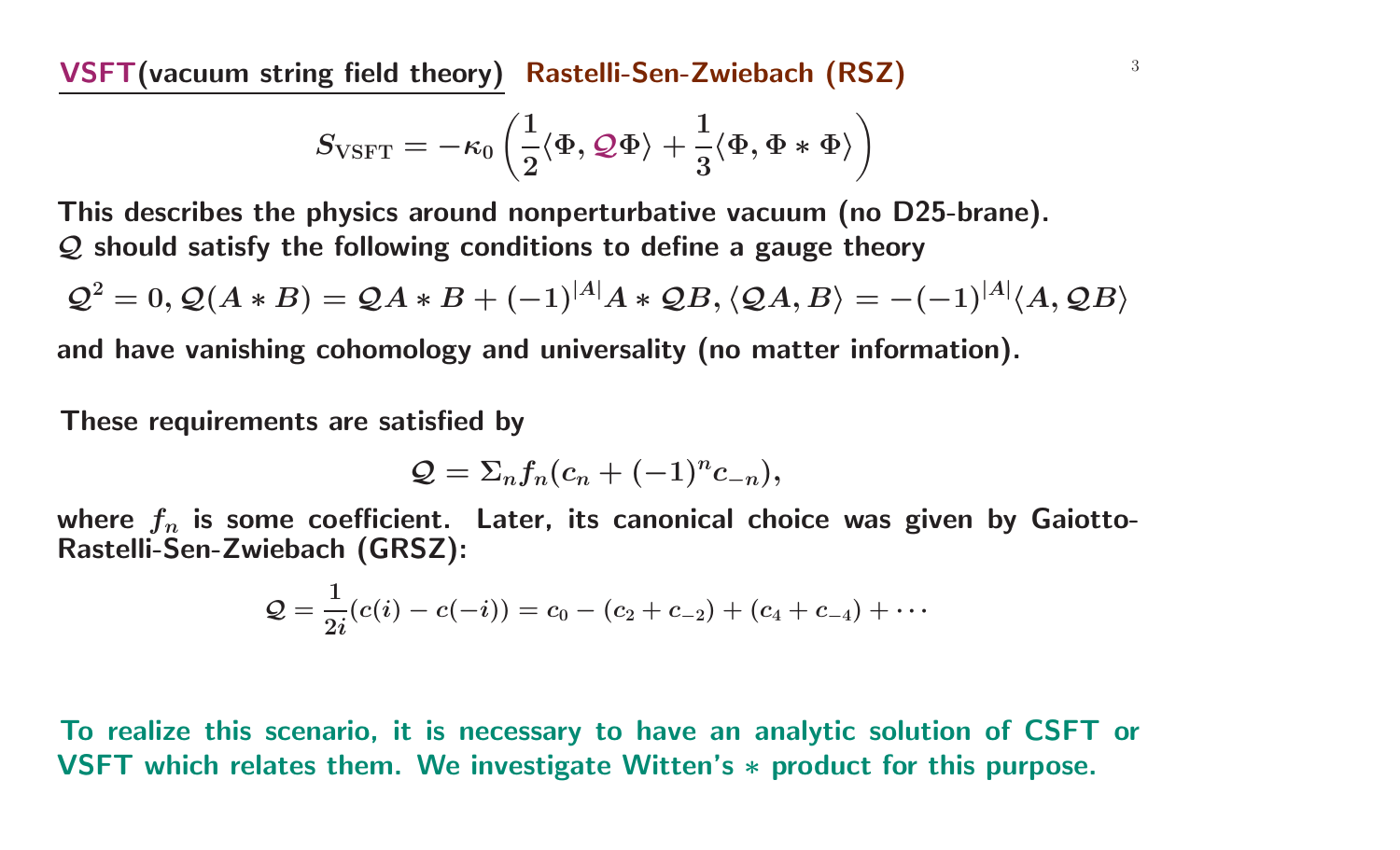**The Witten's ∗ product represents string interaction.** △ **This is represented by operator formalism using oscillators or CFT technique.**

**In the context of VSFT, some techniques using oscillator representation have been developed in** *matter part* **especially to construct projectors which satisfy** *reduced* **equation of motion of VSFT :**

 $\Phi_M \star \Phi_M = \Phi_M.$ 

**We extend them to** *ghost part* **and solve** *full* **equation of** motion of <code>VSFT</code> :  $\mathcal{Q}\Phi + \Phi \star \Phi = 0$ .



Because  ${\cal Q}$  is linear in  $c$ -ghost, one can take the ansatz  $|\Phi_c\rangle=|\Phi_M\rangle|\Phi_G\rangle$  and the e.o.m is reduced to  $\Phi_M\star \Phi_M=\Phi_M$  in matter part by assuming the existence of a solution  $\Phi_G$  in ghost part which satisfies  $\mathcal{Q}\Phi_G+\Phi_G\star\Phi_G=0.$  Many authors discussed D-brane solutions of VSFT with this strategy **before.**

**In the context of purely CSFT, Horowitz et.al. discussed (formal) solutions.** Using CFT technique, we reexamine them to construct a solution of CSFT which **derives GRSZ's proposed VSFT action.**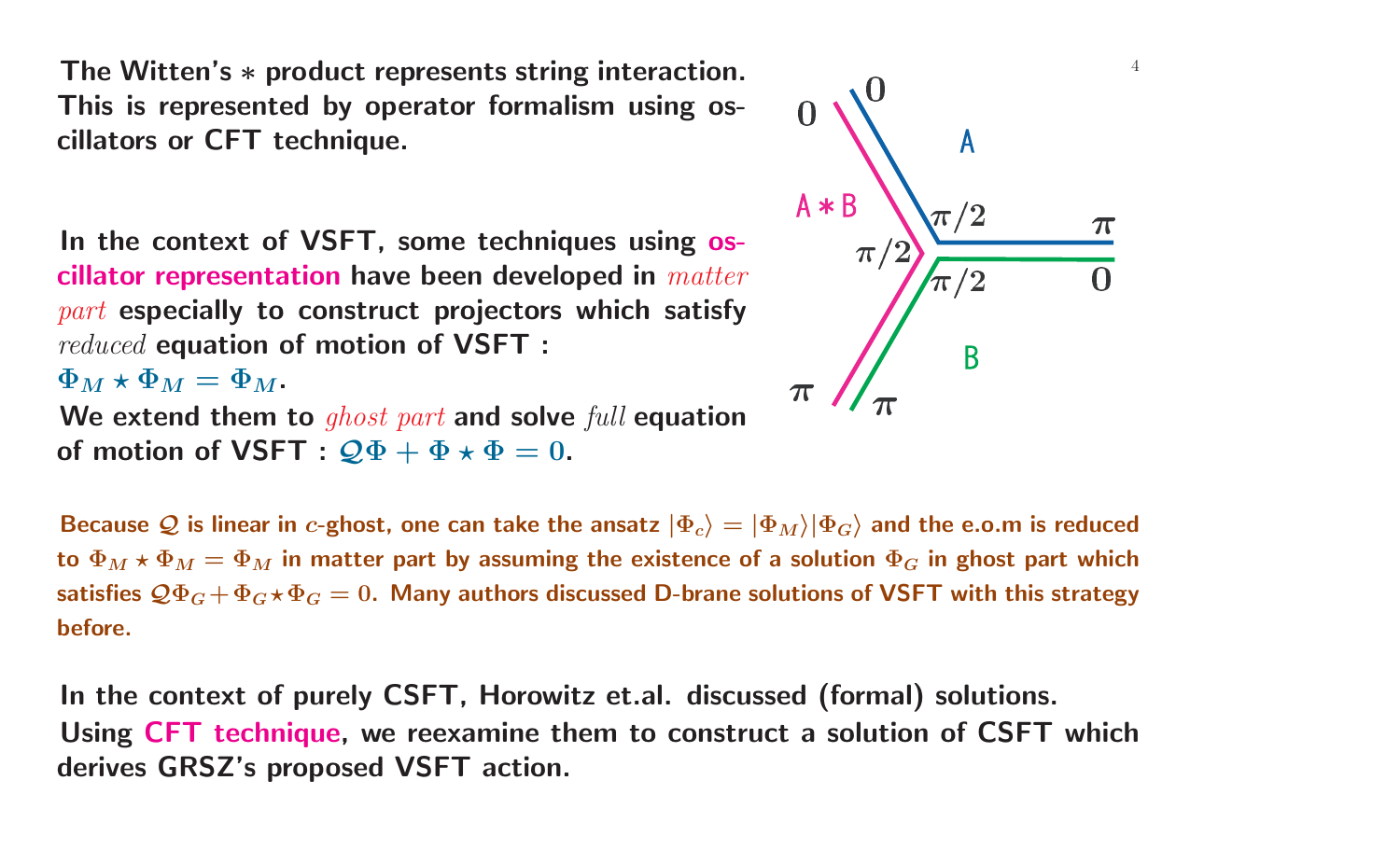#### $\overline{5}$   $\overline{5}$   $\overline{1}$   $\overline{5}$   $\overline{1}$   $\overline{1}$   $\overline{1}$   $\overline{2}$   $\overline{5}$   $\overline{1}$   $\overline{2}$   $\overline{5}$   $\overline{2}$   $\overline{1}$   $\overline{2}$   $\overline{3}$   $\overline{2}$   $\overline{3}$   $\overline{2}$   $\overline{3}$   $\overline{2}$   $\overline{3}$   $\overline{3}$   $\overline{2}$   $\overline{$ ✝ ☎ **Plan of the talk** ✆

## *§***1. Introduction**

*§***2. Oscillator Approach**

**Neumann coefficient matrices, reduced star product, some formulas for wedge-like states, application to VSFT, subtlety of the identity state**

*§***3. CFT Approach**

**Generalized Gluing and Resmoothing Theorem (GGRT), some formulas for wedge states, <sup>a</sup> derivation of VSFT from CSFT**

*§***4. Summary and Discussion**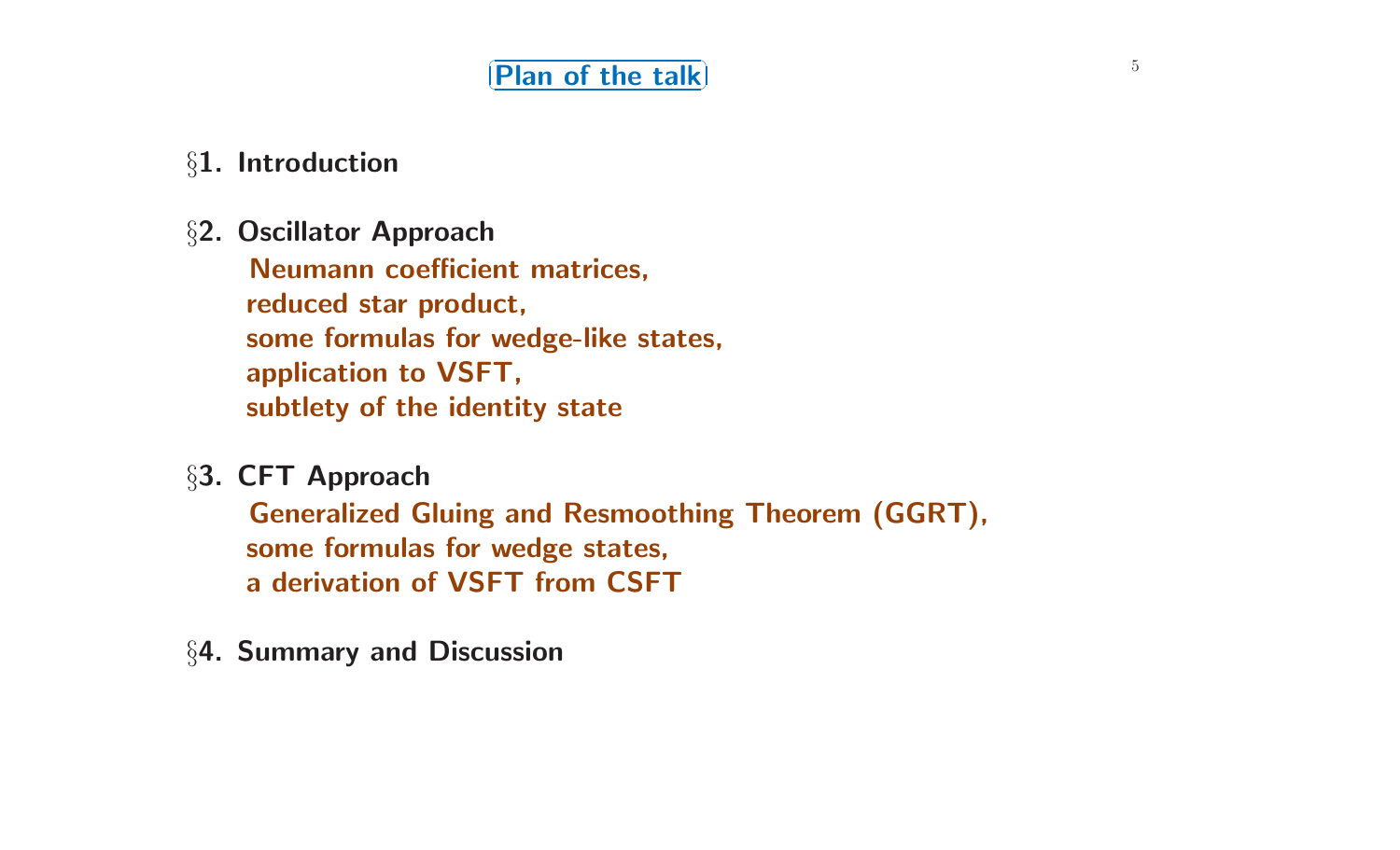# <sup>6</sup> **2. Oscillator Approach**

For two string fields  $A, B$ , which are represented by some oscillators on a particular **Fock vacuum, we define the Witten's** *-* **product as**

$$
|A\star B\rangle_1:= {}_2\langle A|_3\langle B|1,2,3\rangle = \langle 2,4|A\rangle_4\langle 3,5|B\rangle_5 |1,2,3\rangle,
$$

where 3-string vertex  $|1,2,3\rangle$  and reflector  $\langle 1,2|$  are represented by

$$
\begin{array}{lcl} |V_{3}\rangle&=&|1,2,3\rangle=\tilde{\mu}_{3}\int d^{d}p^{(1)}d^{d}p^{(2)}d^{d}p^{(3)}(2\pi)^{d}\delta^{d}(p^{(1)}+p^{(2)}+p^{(3)})e^{E_{3}}|0,p\rangle,\\ \quad E_{3}&=-\frac{1}{2}\sum_{r,s=1}^{3}\sum_{n,m\geq 1}a^{(r)\dagger}_{n}V_{nm}^{rs}a^{(s)\dagger}_{m}-\sum_{r,s=1}^{3}\sum_{n\geq 1}p^{(r)}V_{0n}^{rs}a^{(r)\dagger}_{n}-\frac{1}{2}\sum_{r,s=1}^{3}p^{(r)}V_{00}^{rs}p^{(s)}-\sum_{r,s=1}^{3}\sum_{n\geq 1,n\geq 0}c_{-n}^{(r)}X_{nm}^{rs}b_{-m}^{(s)},\\ |0,p\rangle&=&|0,p^{(1)}\rangle|0,p^{(2)}\rangle|0,p^{(3)}\rangle,\;\;b^{(i)}_{n}|0,p^{(i)}\rangle=0,\;\;n\geq 1,\;\;c^{(i)}_{m}|0,p^{(i)}\rangle=0,\;\;m\geq 0,\\ \langle V_{2}|&=&\langle 1,2 |=\int d^{d}p^{(1)}d^{d}p^{(2)}\langle 0,p|e^{E_{2}}\delta^{d}(p^{(1)}+p^{(2)})\delta(c^{(1)}_{0}+c^{(2)}_{0})\\ E_{2}&=-\sum_{n,m\geq 1}a^{(1)}_{n}C_{nm}a^{(2)}_{m}-\sum_{n,m\geq 1}(c^{(1)}_{n}C_{nm}b^{(2)}_{m}+c^{(2)}_{n}C_{nm}b^{(1)}_{m}),\;\;\langle 0,p|={}_{1}\langle 0,p^{(1)}|{}_{2}\langle 0,p^{(2)}|,\;\;C_{nm}:=(-1)^{n}\delta_{n,m}. \end{array}
$$

**This 3-string vertex is <sup>a</sup> solution of the connection condition:**

$$
\left(X^{(r)}(\sigma)-X^{(r-1)}(\pi-\sigma)\right)|V_3\rangle=0,\ \left(P^{(r)}(\sigma)+P^{(r-1)}(\pi-\sigma)\right)|V_3\rangle=0,\quad 0\leq\sigma\leq\frac{\pi}{2},\\ \left(c^{\pm(r)}(\sigma)+c^{\pm(r-1)}(\pi-\sigma)\right)|V_3\rangle=0,\ \ \left(b^{\pm(r)}(\sigma)-b^{\pm(r-1)}(\pi-\sigma)\right)|V_3\rangle=0,\ r=1,2,3.
$$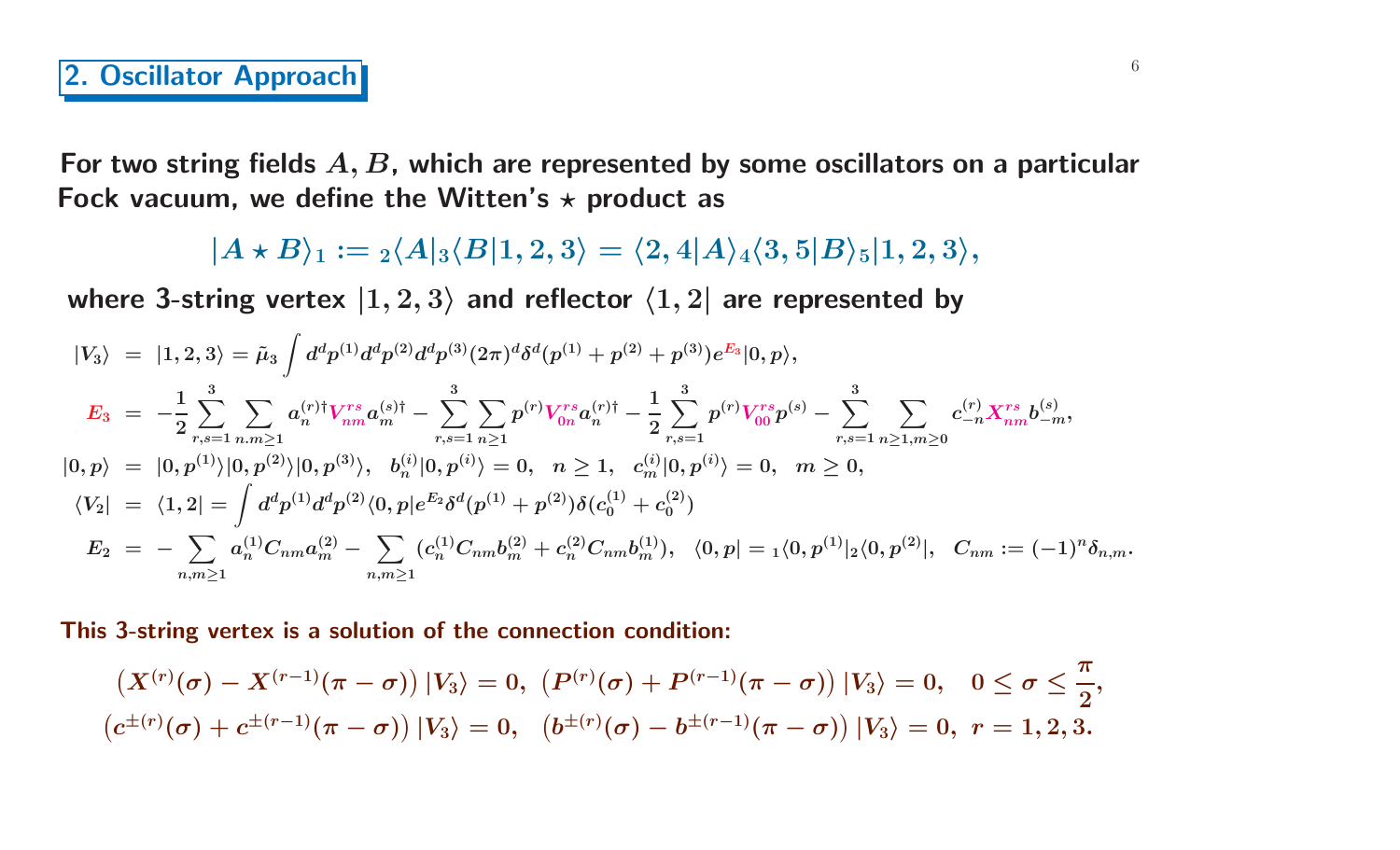We can prove useful relations among Neumann coefficients  $V_{nm}^{rs}, X_{nm}^{rs}$ :  $V_{nm}^{rs}$ 

**For the matrices [Gross-Jevicki,Kosteleckey-Potting,RSZ]**

$$
M_0:=CV^{rr},\;\;M_{\pm}:=CV^{rr\pm 1},\;\;\tilde{M}_0:=-CX^{rr},\;\;\tilde{M}_{\pm}:=-CX^{rr\pm 1}
$$

*x***hose indices** *run* **from** 1 **to**  $\infty$ , **there** are some relations

$$
\begin{aligned} CM_0 &= M_0C, \; CM_+ = M_-C, \; C\tilde{M}_0 = \tilde{M}_0C, \; C\tilde{M}_+ = \tilde{M}_-C, \\ [M_0,M_\pm] &= [M_+,M_-]=0, \quad [\tilde{M}_0,\tilde{M}_\pm] = [\tilde{M}_+,\tilde{M}_-]=0, \\ M_0 + M_+ + M_- &= 1, \qquad \tilde{M}_0 + \tilde{M}_+ + \tilde{M}_- = 1, \\ M_+M_- &= M_0^2 - M_0, \qquad \tilde{M}_+\tilde{M}_- = \tilde{M}_0^2 - \tilde{M}_0, \\ M_0^2 + M_+^2 + M_-^2 &= 1, \qquad \tilde{M}_0^2 + \tilde{M}_+^2 + \tilde{M}_-^2 = 1. \end{aligned}
$$

Neumann coefficient matrices of ghost nonzero mode part satisfy the same relations **as matter part.**

For Neumann coefficients which have zero mode indices, using vector notation, we have found

$$
CV^r{}_0^s=V^{sr}_0,\ \sum_{t=1}^3V^{ts}_{\phantom{ts}0}=\sum_{t=1}^3V^{rt}_{\phantom{ts}0}=0,\qquad CX^r{}_0^s=X^{sr}_{\phantom{sr}0},\ \sum_{t=1}^3X^{ts}_{\phantom{ts}0}=\sum_{t=1}^3X^{rt}_{\phantom{ts}0}=0,\\ V^{21}_{\phantom{5}0}=\frac{3M_+-2}{1+3M_0}V^{11}_{\phantom{1}0},\ \ V^{31}_{\phantom{5}0}=\frac{3M_--2}{1+3M_0}V^{11}_{\phantom{1}0},\quad X^{21}_{\phantom{5}0}=-\frac{\tilde{M}_+}{1-\tilde{M}_0}X^{11}_{\phantom{1}0},\ X^{31}_{\phantom{5}0}=-\frac{\tilde{M}_-}{1-\tilde{M}_0}X^{11}_{\phantom{1}0}.
$$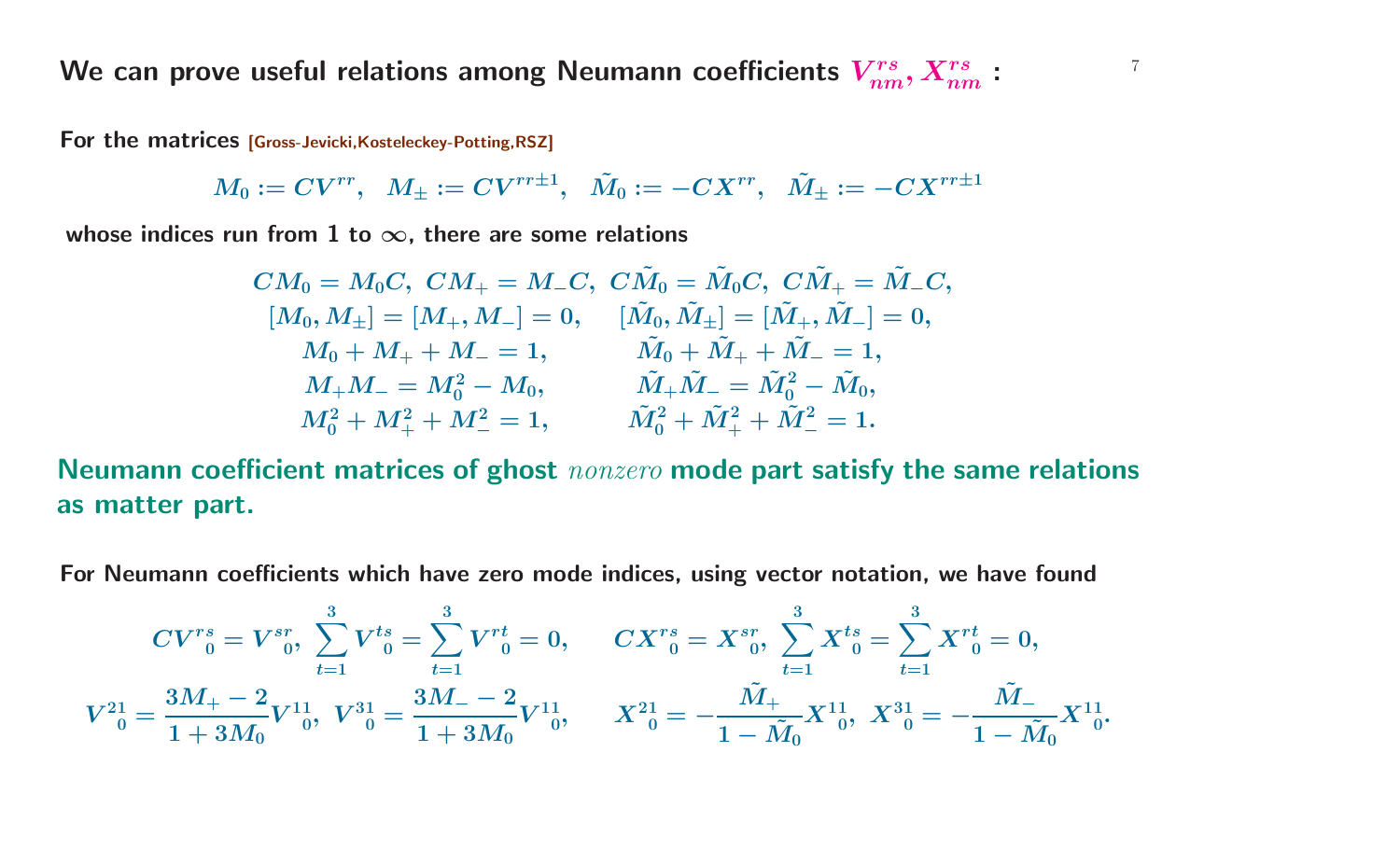#### **Matter part** 8

**We consider particular squeezed states : 'wedge-like' state [Furuuchi-Okuyama]**

$$
|n_{\beta}\rangle:=e^{\beta a^{\dagger}}|n\rangle=\mu_n\exp\left(\beta a^{\dagger}-\frac{1}{2}a^{\dagger}CT_n a^{\dagger}\right)|0\rangle
$$

where  $|n\rangle$  is given by the state which is obtained by taking  $\star$  product  $n-1$  times with a particular squeezed states  $|2\rangle$ :

$$
|n\rangle := (|2\rangle)^{n-1}_\star, \ \ |2\rangle = \mu_2 e^{-\frac{1}{2}a^\dagger C T_2 a^\dagger} |0\rangle, \ \ CT_2 = T_2 C, \ T_2^T = T_2, \ \ [M_0, T_2] = 0, \ \ T_2 \neq 1.
$$

Here  $T_n, \mu_n$  are given by

$$
T_n = \frac{T(1 - T_2T)^{n-1} + (T_2 - T)^{n-1}}{(1 - T_2T)^{n-1} + T(T_2 - T)^{n-1}}, \quad M_0T^2 - (M_0 + 1)T + M_0 = 0,
$$
  

$$
\mu_n = \mu_2 \left( \mu_2 \mu_3^M \det^{-\frac{d}{2}} \left( \frac{1 - T}{1 - T + T^2} \right) \right)^{n-2} \det^{\frac{d}{2}} \left( \frac{1 - T^2}{(1 - T_2T)^{n-1} + T(T_2 - T)^{n-1}} \right),
$$

**We have** *-* **product formula between them [RSZ]:**

$$
|n_{\beta_1}\star m_{\beta_2}\rangle=\exp\left(-\mathcal{C}_{n_{\beta_1},m_{\beta_2}}\right)\left|(n+m-1)_{\beta_1\rho_{1(n,m)}+\beta_2\rho_{2(n,m)}}\right\rangle,
$$

**where**

$$
\mathcal{C}_{n_{\beta_1},m_{\beta_2}}=\frac{1}{2}(\beta_1,\beta_2)\frac{C}{T_{n,m}}\left(\begin{array}{cc} M_0(1-T_m) & M_- \\ M_+ & M_0(1-T_n) \end{array}\right)\left(\begin{array}{c} \beta_1^T \\ \beta_2^T \end{array}\right)=\mathcal{C}_{m_{\beta_2C},n_{\beta_1C}},\\ \rho_{1(n,m)}=\frac{M_-+M_+T_m}{T_{n,m}},\quad \rho_{2(n,m)}=\frac{M_++M_-T_n}{T_{n,m}},\quad C\rho_{1(n,m)}=\rho_{2(m,n)}C,\quad T_{n,m}=1+M_0(T_nT_m-T_n-T_m).
$$

One can calculate  $\star$  product between states of the form  $a_k^\dagger \cdots a_l^\dagger |n\rangle$  by differentiating it with **parameter**  $\beta$  **and setting**  $\beta = 0$  **appropriately.**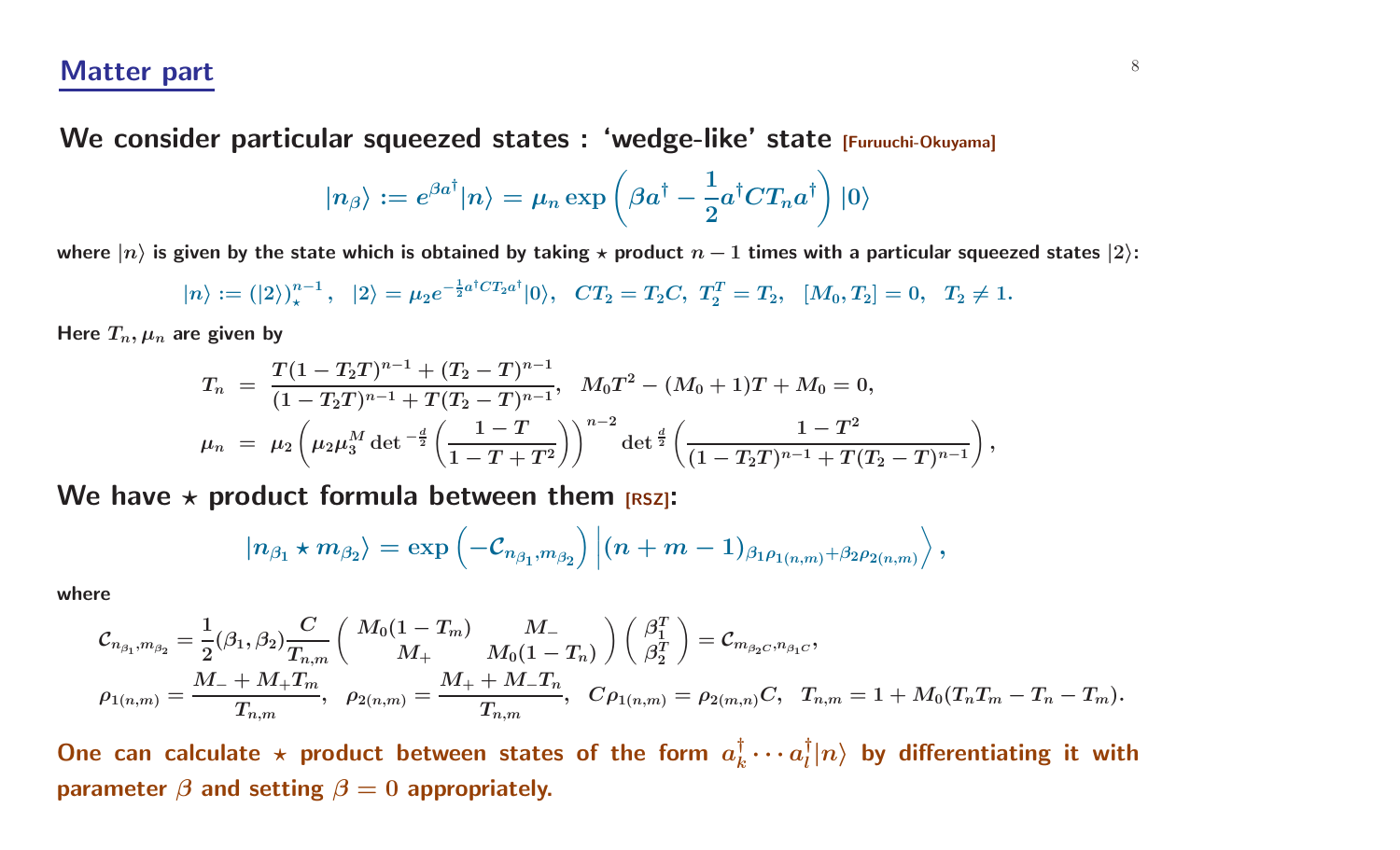## **Ghost** part **9**

Noting similarity of relations among Neumann coefficients matrices for matter and ghost nonzero modes, we define  $reduced$  product (denoted as  $\star^r$ ):

$$
|A \star^r B\rangle := {}_2\langle A^r |_3\langle B^r | V_3^r \rangle_{123}, \quad \langle A^r| := \langle V_2^r | A \rangle,
$$

where we restrict string fields  $|A\rangle, |B\rangle$  such that they have no  $b_0, c_0$  modes on the Fock vacuum  $|+\rangle_G.$   $(c_0|+\rangle_G=0, b_0|+\rangle_G\neq 0)$ 

Here we introduced reduced reflector  $\langle V_2^r|$  and reduced 3-string vertex  $\vert V_3^r\rangle$  which contain no  $b_0, c_0$  modes on the vacuum  ${}_G\langle \tilde{+}$  $|$ ,  $|+\rangle_G$ , i.e. they are related with <code>usual</code> **reflector and 3-string vertex by**

$$
{}_{12}\langle V_2| = {}_{12}\langle V^r_2| (c_0^{(1)} + c_0^{(2)}), \hskip 10pt |V_3\rangle_{123} = e^{-\sum_{r,s=1}^3 c^{\dagger(r)} X^r \delta b_0^{(s)}} |V^r_3\rangle_{123}.
$$

Under this  $\star^r$  product in ghost part, one can obtain similar formulas to those of **matter part as follows.**

We define ghost squeezed state  $\ket{n_{\xi,\eta}}$  with Grassmann odd parameters  $\xi,\eta$  which  ${\bf \textbf{correct}}$   $\textbf{const}$   $\textbf{to}\ |\ n_\beta \rangle$  in matter  ${\bf part}:$ 

$$
|n_{\xi,\eta}\rangle:=e^{\xi b^{\dagger}+\eta c^{\dagger}}|n\rangle_G=\tilde{\mu}_n\exp\left(\xi b^{\dagger}+\eta c^{\dagger}+c^{\dagger}C\tilde{T}_n b^{\dagger}\right)|+\rangle_G.
$$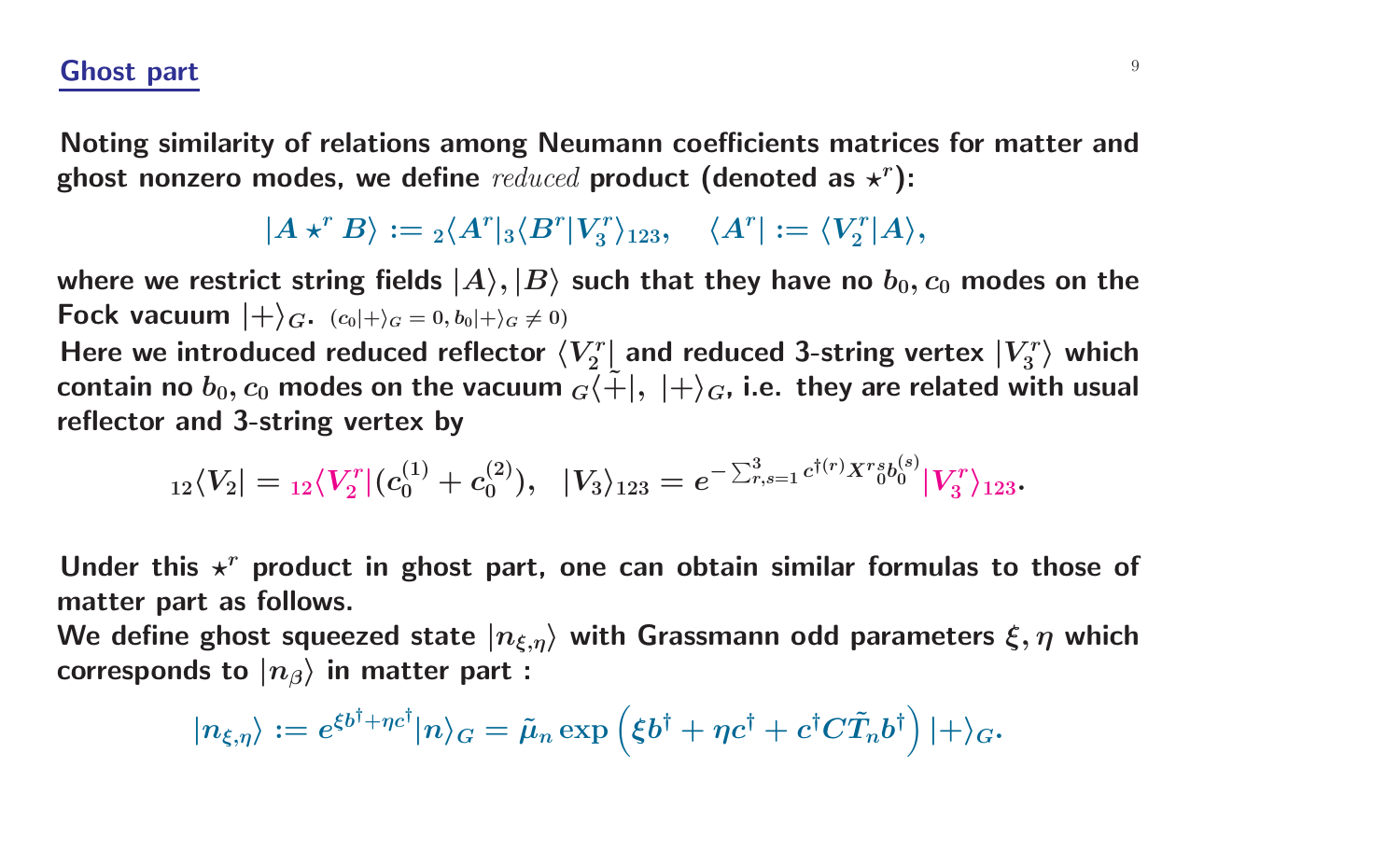Here we defined  $|n\rangle_G$  as the state which is obtained by taking the  $\star^r$  product  $^{-10}$  $n-1$  times with a particular ghost squeezed state  $|2\rangle_G$  :

$$
|n\rangle_G=(|2\rangle_G)_{\star^r}^{n-1}\,,\quad |2\rangle_G=\exp\left(c^\dagger C\tilde{T}_2b^\dagger\right)|+\rangle_G,\quad C\tilde{T}_2=\tilde{T}_2C,\quad [\tilde{M}_0,\tilde{T}_2]=0,\quad \tilde{T}_2\neq 1,
$$

and then we have obtained formulas for  $\tilde{T}_i$  $\boldsymbol{T_n},\tilde{\boldsymbol{\mu}}$ *n***,**

$$
\begin{aligned} \tilde T_n\;&=\;\frac{\tilde T(1-\tilde T_2\tilde T)^{n-1}+(\tilde T_2-\tilde T)^{n-1}}{(1-\tilde T_2\tilde T)^{n-1}+\tilde T(\tilde T_2-\tilde T)^{n-1}},\;\;\tilde M_0\tilde T^2-(\tilde M_0+1)\tilde T+\tilde M_0=0,\\ \tilde\mu_n\;&=\;\tilde\mu_2\left(\tilde\mu_2\tilde\mu_3^r\det\left(\frac{1-\tilde T}{1-\tilde T+\tilde T^2}\right)\right)^{n-2}\det\left(\frac{(1-\tilde T_2\tilde T)^{n-1}+\tilde T(\tilde T_2-\tilde T)^{n-1}}{1-\tilde T^2}\right), \end{aligned}
$$

**by solving the same recurrence equation as that in matter part.**

For these ghost squeezed states, we have the  $\star^r$  product formula:

$$
|n_{\xi,\eta}\star^r m_{\xi',\eta'}\rangle=\exp\left(-\mathcal{C}_{n_{\xi,\eta},m_{\xi',\eta'}}\right)\left|(n+m-1)_{\xi\tilde{\rho}_{1(n,m)}+\xi'\tilde{\rho}_{2(n,m)},\eta\tilde{\rho}^T_{1(n,m)}+\eta'\tilde{\rho}^T_{2(n,m)}}\right>,
$$

**where**

$$
\mathcal{C}_{n_{\xi,\eta},m_{\xi',\eta'}} = (\xi,\xi')\frac{C}{\tilde{T}_{n,m}} \bigg( \frac{\tilde{M}_0(1-\tilde{T}_m)}{\tilde{M}_+} \frac{\tilde{M}_-}{\tilde{M}_0(1-\tilde{T}_n)} \bigg) \bigg( \frac{\eta^T}{\eta^{'T}} \bigg) = \mathcal{C}_{m_{\xi'C,\eta'C},n_{\xi C,\eta C}},\\ \tilde{\rho}_{1(n,m)} = \frac{\tilde{M}_- + \tilde{M}_+ \tilde{T}_m}{\tilde{T}_{n,m}}, \quad \tilde{\rho}_{2(n,m)} = \frac{\tilde{M}_+ + \tilde{M}_- \tilde{T}_n}{\tilde{T}_{n,m}}, \quad C\tilde{\rho}_{1(n,m)} = \tilde{\rho}_{2(m,n)}C, \quad \tilde{T}_{n,m} = 1 + \tilde{M}_0(\tilde{T}_n\tilde{T}_m - \tilde{T}_n - \tilde{T}_m).
$$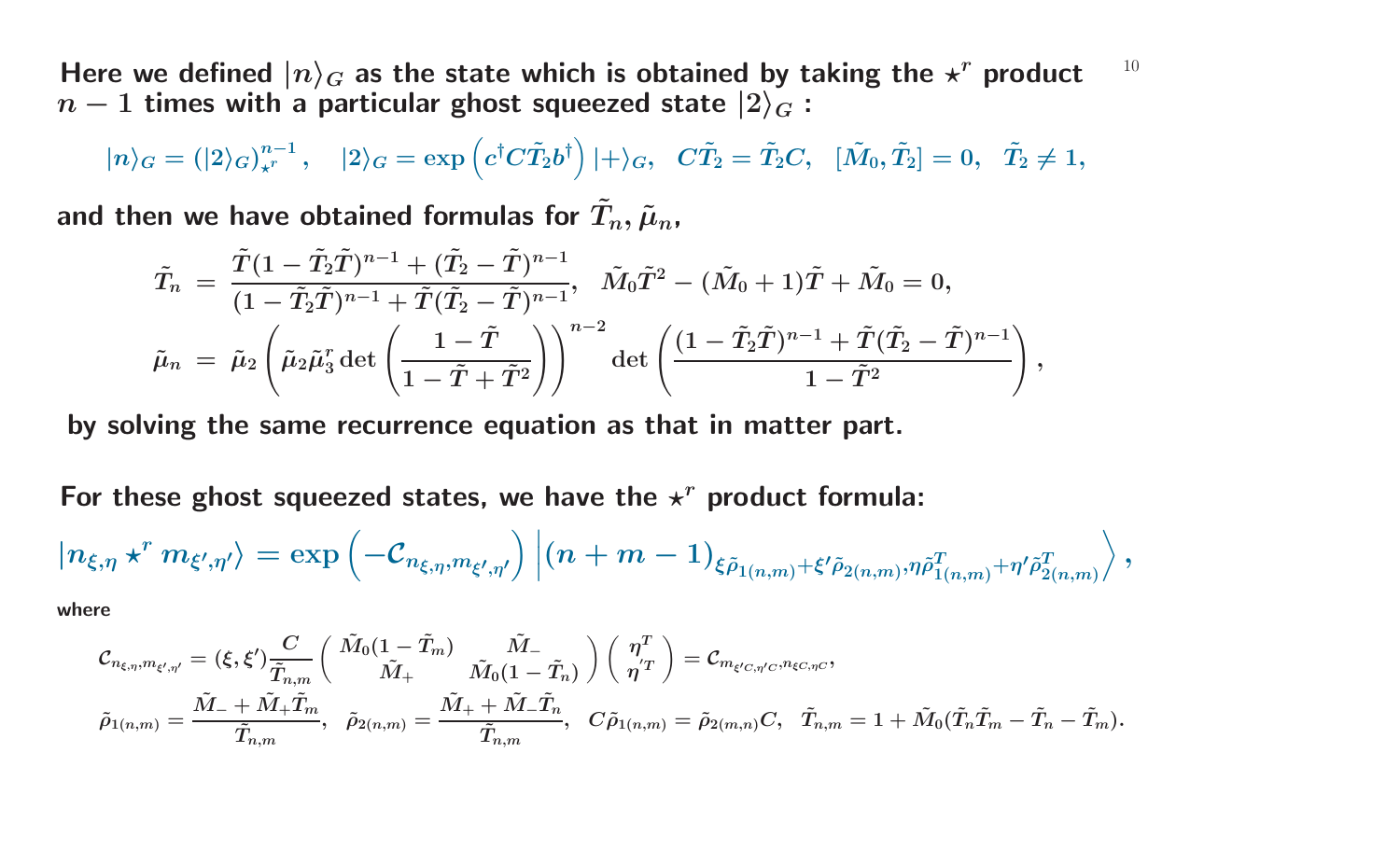Using the  $\star^r$  product, we get the  $\star$  product formula between string fields  $\hspace{0.6cm}$   $\hspace{0.6cm}$  $|\Phi\rangle = b_0 |\phi\rangle, \,\, |\Psi\rangle = b_0 |\psi\rangle$  in the Siegel gauge:

$$
\begin{array}{lllll} \displaystyle |\Phi\star\Psi\rangle\;=\; |\phi\star^r\psi\rangle +b_0\left({}_2\langle\phi^r|_3\langle\psi^r|\sum_{s=1}^3c^{(s)\dag}X^s{}_0^1|V_3^r\rangle_{123}\right)\\ & =\; (1+b_0c^{\dag}X^1{}_0^1)|\phi\star^r\psi\rangle +b_0\sum_{s=2,3}{}_2\langle\phi^r|_3\langle\psi^r|c^{(s)\dag}X^s{}_0^1|V_3^r\rangle_{123}.\end{array}
$$

Especially, we have obtained  $\star$  product formula between squeezed states in ghost **part in the Siegel gauge:**

$$
\begin{split} &|(b_0n_{\xi,\eta})\star(b_0m_{\xi',\eta'})\rangle\\ &=\left(1+b_0\left(c^\dagger X^1_{\phantom{1}0}+\left(\xi C+\frac{\partial}{\partial\eta}\tilde{T}_n\right)X^2_{\phantom{1}0}+\left(\xi' C+\frac{\partial}{\partial\eta'}\tilde{T}_m\right)X^3_{\phantom{1}0}\right)\right)|n_{\xi,\eta}\star^r m_{\xi',\eta'}\rangle\\ &=\left(1+b_0c^\dagger\frac{1-\tilde{T}_n\tilde{T}_m}{\tilde{T}_{n,m}}X^1_{\phantom{1}0}-b_0(\xi\tilde{\rho}_{1(n,m)}+\xi'\tilde{\rho}_{2(n,m)})\frac{1}{1-\tilde{M}_0}X^1_{\phantom{1}0}\right)|n_{\xi,\eta}\star^r m_{\xi',\eta'}\rangle. \end{split}
$$

We can obtain  $\star$  product between the states of the form  $b_0b_k^\dagger\cdots c_l^\dagger|n\rangle_G$  by differentiating it with **respect to parameters** *ξ, η* **and setting them zero appropriately.**

Later, Okuyama further investigated and rearranged these algebra in the Siegel gauge elegantly. Especially, our  $\star^r$  corresponds to his  $\star_{b_0}\colon\ket{\Phi\star_{b_0}\Psi}=b_0|\phi\star^r\psi\rangle.$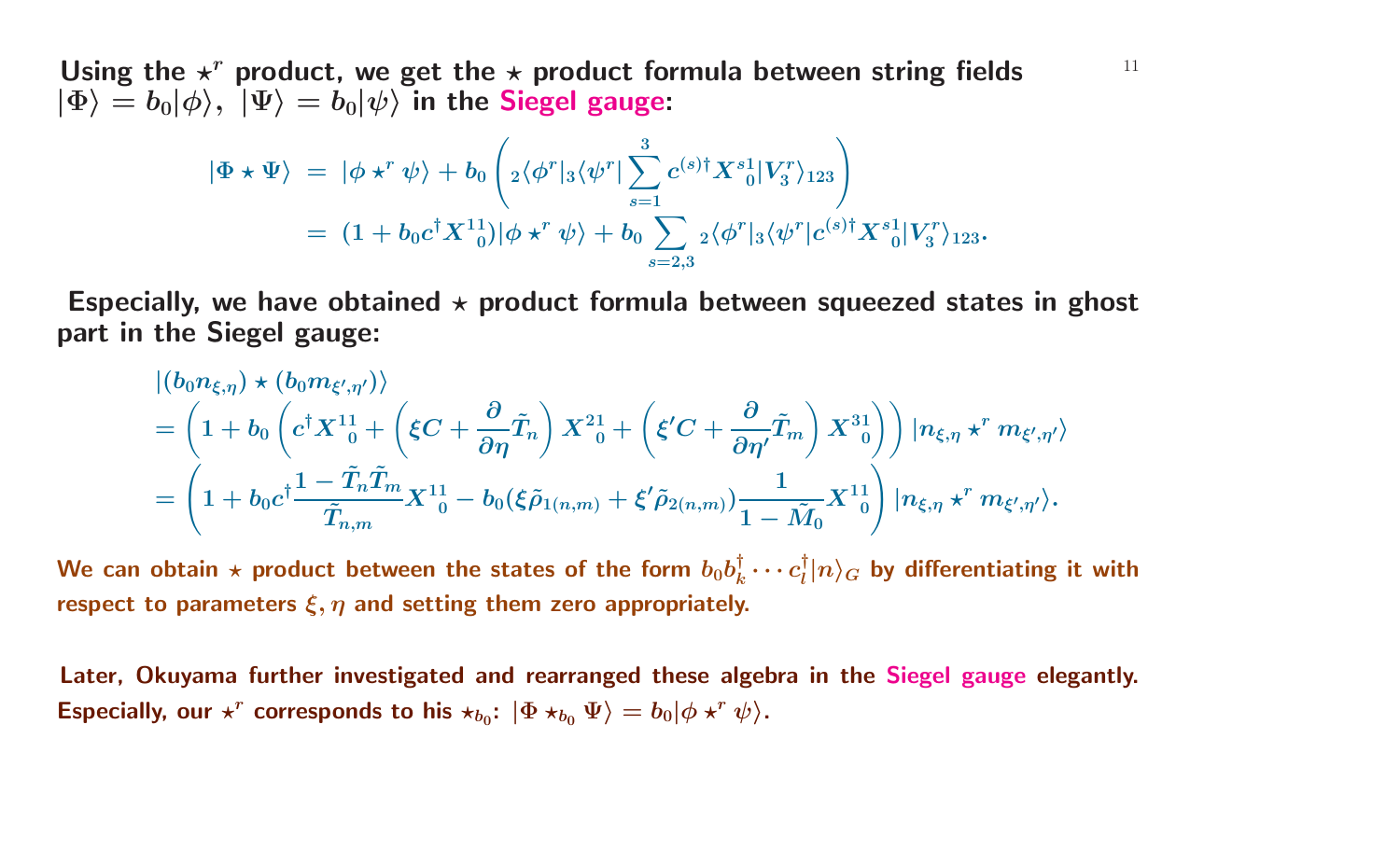**Equation of motion of VSFT:**

$$
\mathcal{Q}|\Psi\rangle+|\Psi\star\Psi\rangle=0,\ \ \mathcal{Q}=c_0+\sum_{n=1}^\infty f_n(c_n+(-1)^nc_n^\dagger)=c_0+f\cdot(c+Cc^\dagger).
$$

**To solve it we set the ansatz in the Siegel gauge :**

$$
|\Psi\rangle=b_0|P\rangle_M\left(\sum_{n=1}^\infty g_n|n\rangle_G\right),\;\;|P\star P\rangle_M=|P\rangle_M.
$$

As usual, the matter part is factorized and solved by a projector  $|P\rangle_M$  which was well investigated **earlier.[Gross-Taylor,RSZ,Kawano-Okuyama]**

We have obtained some solutions by using previous formulas in ghost part:

**1. identity-like solution**

$$
\mathcal{Q}=c_0,\;\; |\Psi\rangle=-b_0|P\rangle_M|I^r\rangle_G.
$$

**2. sliver-like solution**

$$
\mathcal{Q}=c_0-(c+c^\dagger)\frac{1}{1-\tilde{M}_0}X^{11}_{\phantom{1}0},\;\;|\Psi\rangle=-b_0|P\rangle_M|\Xi^r\rangle_G.
$$

This solution was constructed by Hata-Kawano (HK). (Our formula is simpler than HK's.)

**3. another solution**

$$
\mathcal{Q}=c_0-(c+c^\dagger)\frac{1}{1-\tilde{M}_0}X^{11}_{\phantom{1}0},\hspace{0.3cm}|\Psi\rangle=-b_0|P\rangle_M(|I^r\rangle_G-|\Xi^r\rangle_G).
$$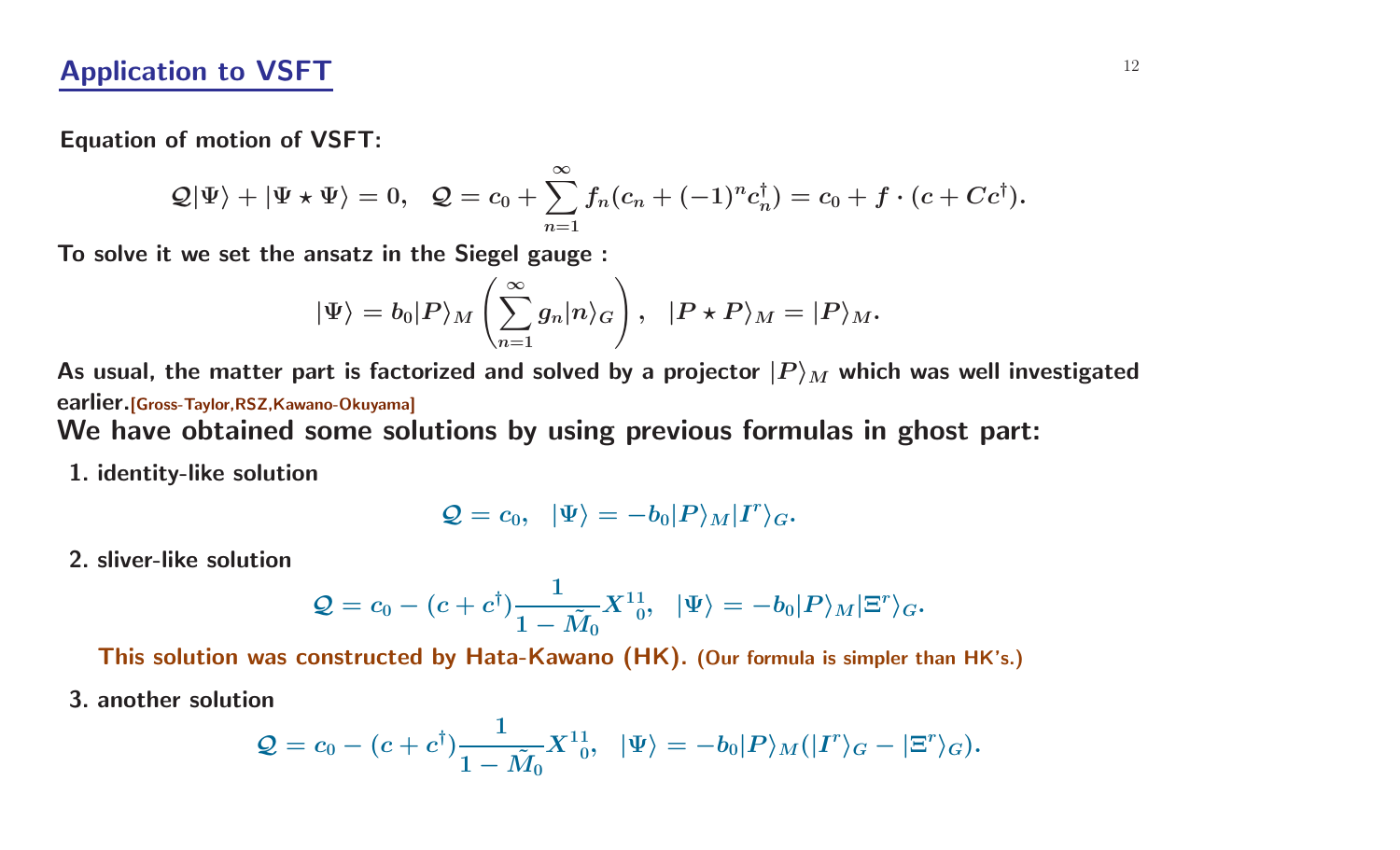**Here** we denoted as  $13$ 

$$
|n=1\rangle_G=:|I^r\rangle_G,\;\; |n=\infty\rangle_G=:|\Xi^r\rangle_G,
$$

which are analogies of identity and sliver states with respect to the  $\star^r$  product:

$$
|I^r \star^r A\rangle = |A \star^r I^r\rangle = |A\rangle, \ \ |\Xi^r \star^r \Xi^r\rangle = |\Xi^r\rangle.
$$

These  $|\bm{I}^{r}\rangle_{G},|\Xi^{r}\rangle_{G}$  are  $\emph{not}$  the ghost part of identity or sliver state which are **defined as surface states.**

Later, GRSZ proposed their canonical choice of the kinetic term of VSFT :  $\mathcal{Q} = \frac{1}{2i}(c(i) - c(-i))$ , and observed that it would coincide with that of HK solution **numerically, and then Okuyama proved**

$$
\tfrac{1}{2i}\left(c(i)-c(-i)\right)=c_0-(c+c^\dagger)\tfrac{1}{1-\tilde{M}_0}X^{11}_{\phantom{10}} \\
$$

**analytically.**

GRSZ also observed numerically  $|\Xi^r\rangle_G$  would coincide with their sliver state  $|\Xi'\rangle_G$ **with respect to the** *<sup>∗</sup>* **product on twisted** *bc***-ghost system.**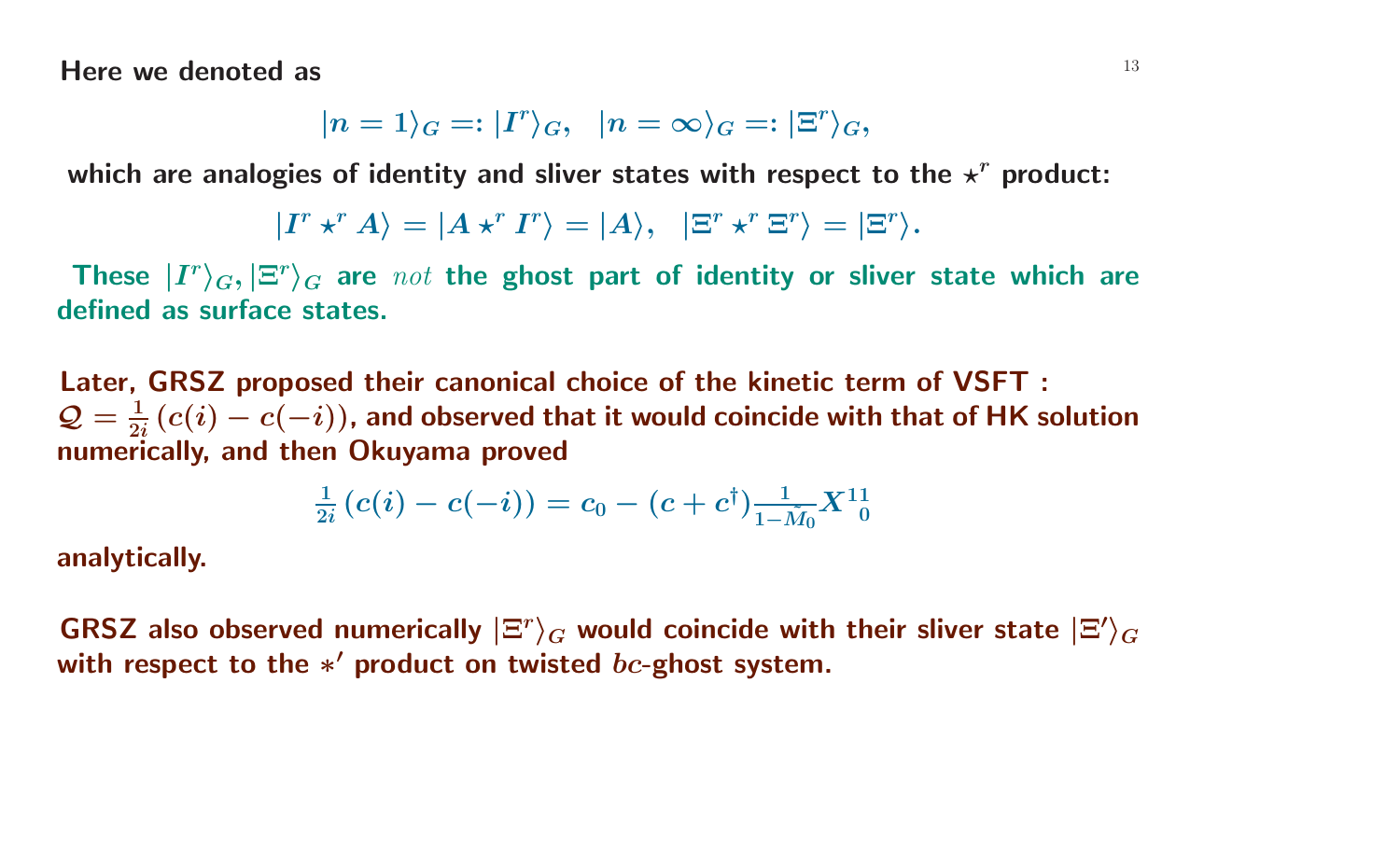The <code>identity</code> state  $|\mathcal{I}\rangle$  is defined by

$$
(X(\sigma)-X(\pi-\sigma))|\mathcal{I}\rangle=0,\;\;0\leq\sigma\leq\pi/2,\qquad\qquad\frac{\qquad \qquad }{\pi}
$$

in matter part and corresponding connection condition in  $bc$ -ghost, but there is **subtlety which comes from midpoint singularity especially in ghost part.** The identity state  $\ket{\mathcal{I}}$  is expected to be the  $\mathit{identity}$  with respect to the  $\star$  product **at least naively.**

 $\Omega$ 

 $\bm{\mathsf{T}}$ he <code>identity</code> state  $|\mathcal{I}\rangle$  in oscillator representation is given as  $_{\bm{\mathsf{[LPP]}}}$ 

$$
\langle \mathcal{I}| \; = \; \mu_{1M} \langle 0|_G \langle \Omega | c_{-1} c_0 c_1 \\ \cdot \int_{\zeta_1 \zeta_0 \zeta_{-1}} \exp \left( \frac{1}{2} \sum_{n,m \geq 1} \alpha_n N_{nm} \alpha_m + \sum_{n \geq 2, m \geq -1} c_n \tilde{N}_{nm} b_m - \sum_{i = \pm 1, 0, m \geq 1} \zeta_i M_{im} b_m \right),
$$
\n
$$
N_{nm} \; = \; \frac{1}{nm} \oint \frac{dz}{2\pi i} z^{-n} f'(z) \oint \frac{dw}{2\pi i} w^{-m} f'(w) \frac{1}{(f(z) - f(w))^2},
$$
\n
$$
\tilde{N}_{nm} \; = \; \oint \frac{dz}{2\pi i} z^{-n+1} (f'(z))^2 \oint \frac{dw}{2\pi i} w^{-m-2} (f'(w))^{-1} \frac{-1}{f(z) - f(w)},
$$
\n
$$
M_{im} \; = \; \oint \frac{dz}{2\pi i} z^{-m-2} (f'(z))^{-1} (f(z))^{i+1}
$$

where the map  $f(z)$  is defined by  $f(z) = \frac{2z}{1-z^2}$ .

 $\pi/2$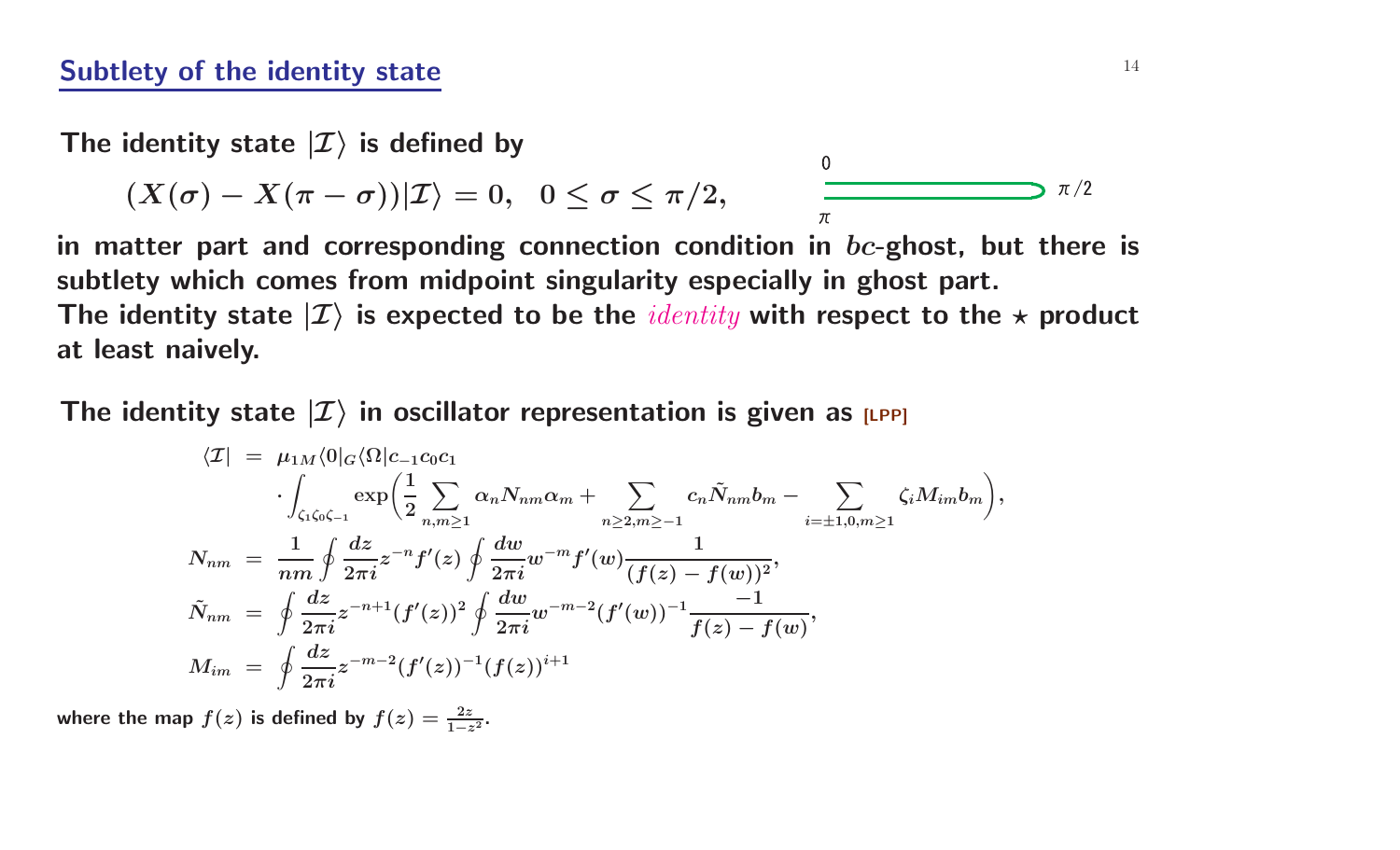This formula gives the oscillator representation of the identity state  $|\mathcal{I}\rangle$   $15$ **which is the same as that in Gross-Jevicki(II):**

$$
\begin{aligned} \ket{\mathcal{I}}&=\frac{1}{4i}b^{+}\left(\frac{\pi}{2}\right)b^{-}\left(\frac{\pi}{2}\right)\ket{I}_M\ket{I^r}_G=[b^{\dagger}]_\mathcal{O}\left(b_0+2[b^{\dagger}]_\mathcal{E}\right)\ket{I}_M\ket{I^r}_G,\\ &[\ ]_\mathcal{E}:=\sum_{n=1}^\infty(-1)^n[\ ]_{2n},\ \ [\ ]_\mathcal{O}:=\sum_{n=0}^\infty(-1)^n[\ ]_{2n+1}.\end{aligned}
$$

**By pure oscillator calculation, we can show the following equations :**

$$
(a_n - (-1)^n a_n^{\dagger}) |\mathcal{I}\rangle = 0, \quad (b_n - (-1)^n b_n^{\dagger}) |\mathcal{I}\rangle = 0,
$$
  
\n
$$
(c_{2k} + c_{2k}^{\dagger}) |\mathcal{I}\rangle = (-1)^k 2c_0 |\mathcal{I}\rangle, \quad (c_{2k+1} - c_{2k+1}^{\dagger}) |\mathcal{I}\rangle = (-1)^k (c_1 - c_{-1}) |\mathcal{I}\rangle,
$$
  
\n
$$
Q_B |\mathcal{I}\rangle = -\frac{d - 26}{2} \sum_{l=1}^{\infty} lc_{2l}^{\dagger} |\mathcal{I}\rangle + (1 - a_0)c_0 |\mathcal{I}\rangle = 0. \quad (d = 26, a_0 = 1)
$$

Note  $|\mathcal{I}\rangle$  is BRST invariant, but  $(c_k+(-1)^kc_k^{\dagger})|\mathcal{I}\rangle\neq 0$ , i.e., there is anomaly for *<sup>c</sup>***-ghost in oscillator representation.**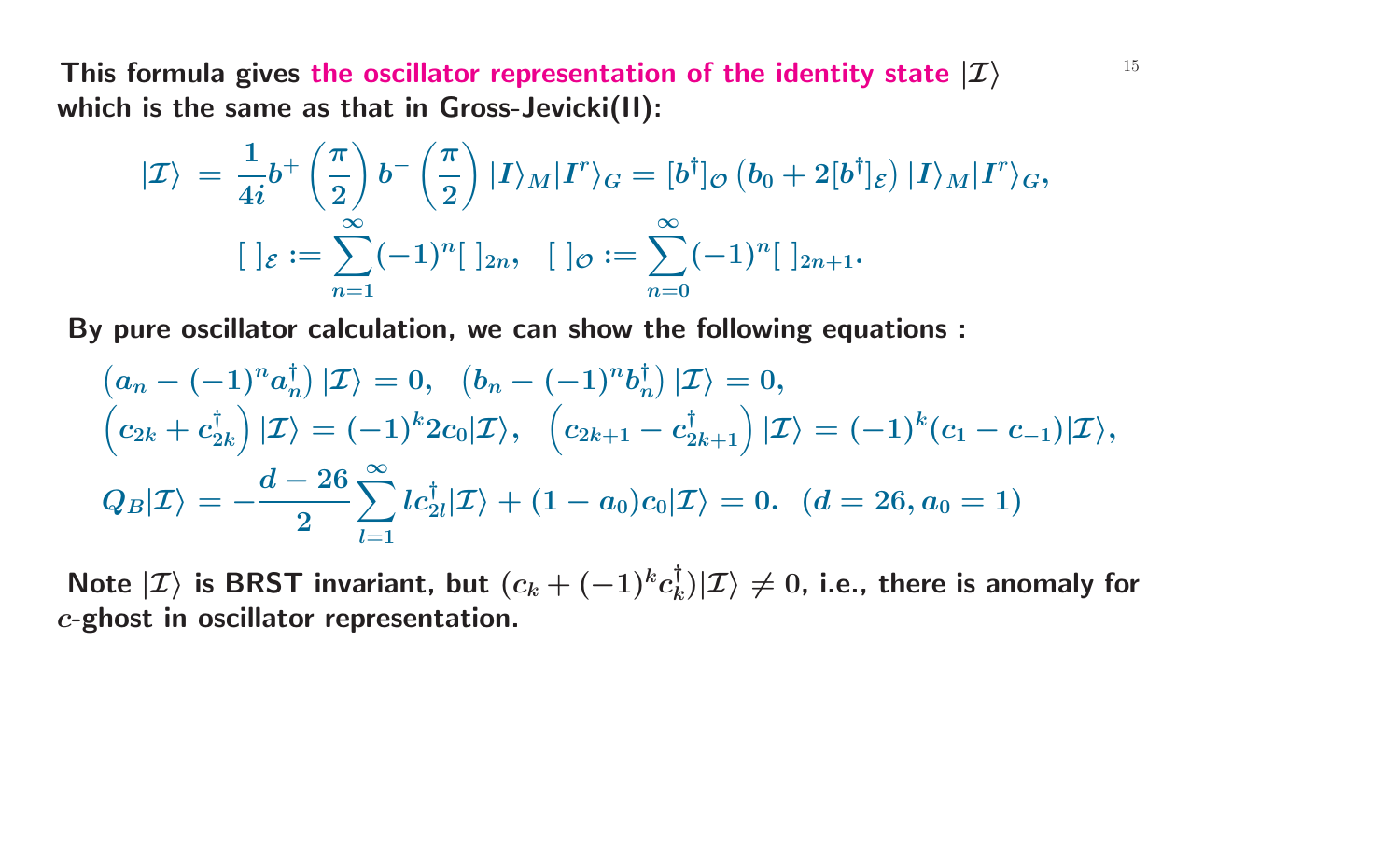<sup>16</sup> **If we use the relations among Neumann coefficients** *formally***, we have**

$$
\begin{array}{ll} \ _{3}\langle \mathcal{I}|1,2,3\rangle &=\ \mu_1\mu_3 \left(\det(1-M_0)\right)^{-\frac{d}{2}}\det(1-\tilde{M}_0)|1,2\rangle_{M}|1,2\rangle'_{G}\ (\neq |1,2\rangle),\\ [1,2\rangle_{M} &=\ \exp\left(-\sum_{n,m\geq 0}a_{n}^{\dagger(1)}C_{nm}a_{m}^{\dagger(2)}\right)|0\rangle_{M12},\\ [1,2\rangle'_{G} &=\ (1-2[(1-\tilde{M}_0)^{-1}X^{11}]_{\mathcal{E}})\cdot\\ &\qquad\qquad\cdot\left([(1-\tilde{M}_0)^{-1}X^{21}_{\ 0}]\sigma(b_{0}^{(1)}-b_{0}^{(2)})-[(1-\tilde{M}_0)^{-1}(\tilde{M}_{+}b^{\dagger(1)}+\tilde{M}_{-}b^{\dagger(2)})]_{\mathcal{O}}\right)\cdot\\ &\qquad\qquad\qquad\cdot\exp\left(\sum_{n,m\geq 1}(c_{-n}^{(1)}C_{nm}b_{-m}^{(2)}+c_{-n}^{(2)}C_{nm}b_{-m}^{(1)})\right)e^{\Delta E}|+\rangle_{G12},\\ \Delta E&=\ - (c^{\dagger(1)}-c^{\dagger(2)})\frac{1}{1-\tilde{M}_{0}}X^{11}_{\ 0}(b_{0}^{(1)}-b_{0}^{(2)}), \end{array}
$$

and this shows the identity state in oscillator representation is  $not$  the identity with respect to the  $\star$  product because  ${}_3\langle \mathcal{I}|1,2,3\rangle\,=\,|1,2\rangle$  should be satisfied if  $\mathcal{I} \star A = A \star \mathcal{I} = A, \; \forall A.$ 

This would be caused by c-ghost anomaly in oscillator representation. But the above calculation *might* be subtle because we treated  $\infty \times \infty$  matrices as usual number here.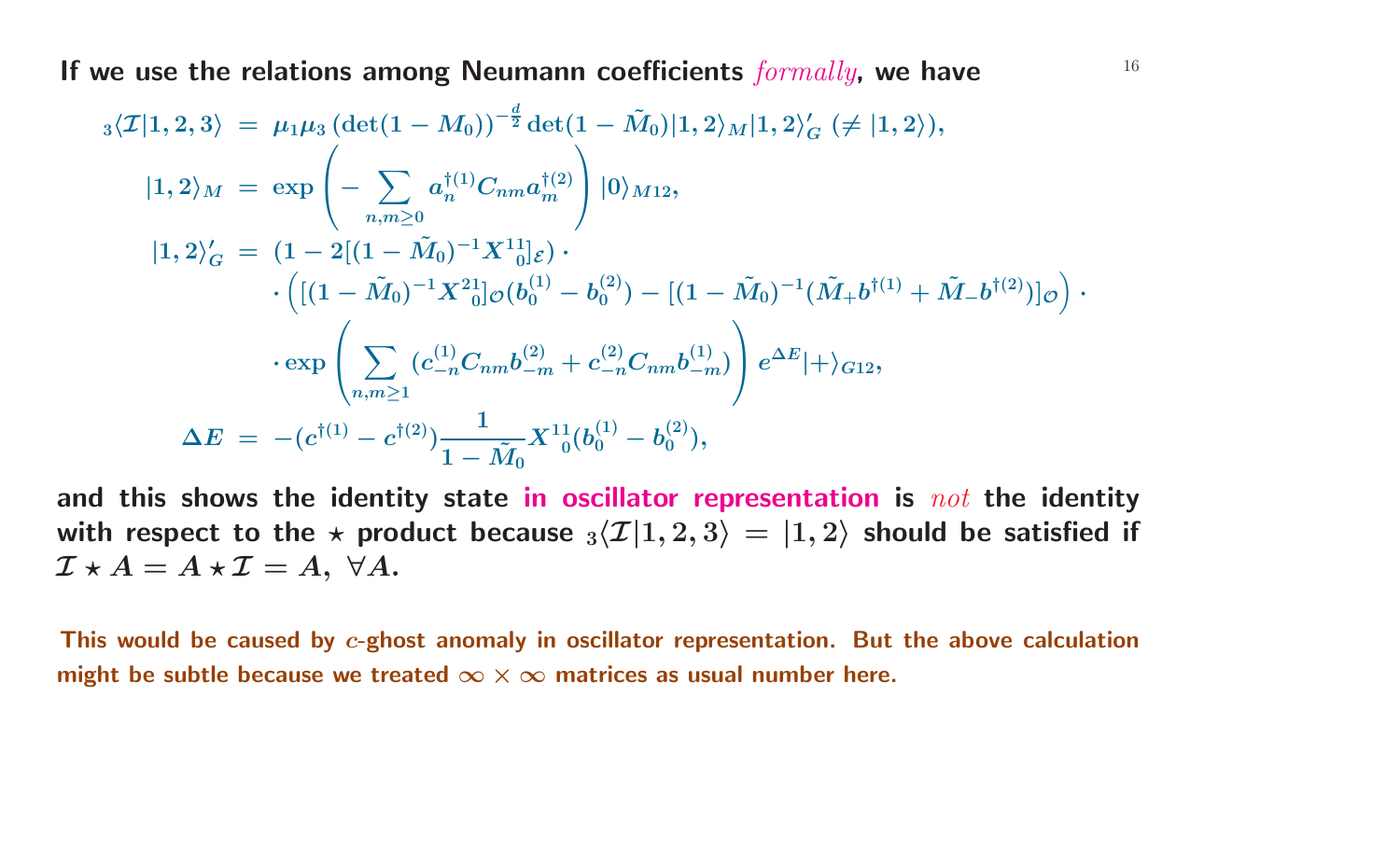The Witten's \* product in CFT language which was developed by LeClair-Peskin-**Preitschopf (LPP) is defined as:**

$$
\langle A, B\ast C \rangle \ = \ \Big\langle f^{(3)}_1 \circ A(0)\ f^{(3)}_2 \circ B(0)\ f^{(3)}_3 \circ C(0) \Big\rangle_\text{UHP}\,,
$$

**where conformal maps are given by**

$$
f_1^{(3)}(z)=h^{-1}\left(e^{-\frac{2}{3}\pi i}h(z)^{\frac{2}{3}}\right),~~f_2^{(3)}(z)=h^{-1}\left(h(z)^{\frac{2}{3}}\right),~~f_3^{(3)}(z)=h^{-1}\left(e^{\frac{2}{3}\pi i}h(z)^{\frac{2}{3}}\right),~~h(z)=\frac{1+iz}{1-iz}.
$$





For wedge state  $|m\rangle$  which is defined by

$$
\langle m , \varphi \rangle = \left\langle f^{(m)} \circ \varphi(0) \right\rangle_{\text{UHP}}, \; \; f^{(m)}(z) = h^{-1}\left( h(z)^{\frac{2}{m}} \right),
$$

**we have the** *<sup>∗</sup>* **product between them [David]**

$$
\langle \varphi,m\ast n\rangle=\langle \varphi,m+n-1\rangle,\;\;\forall \varphi.
$$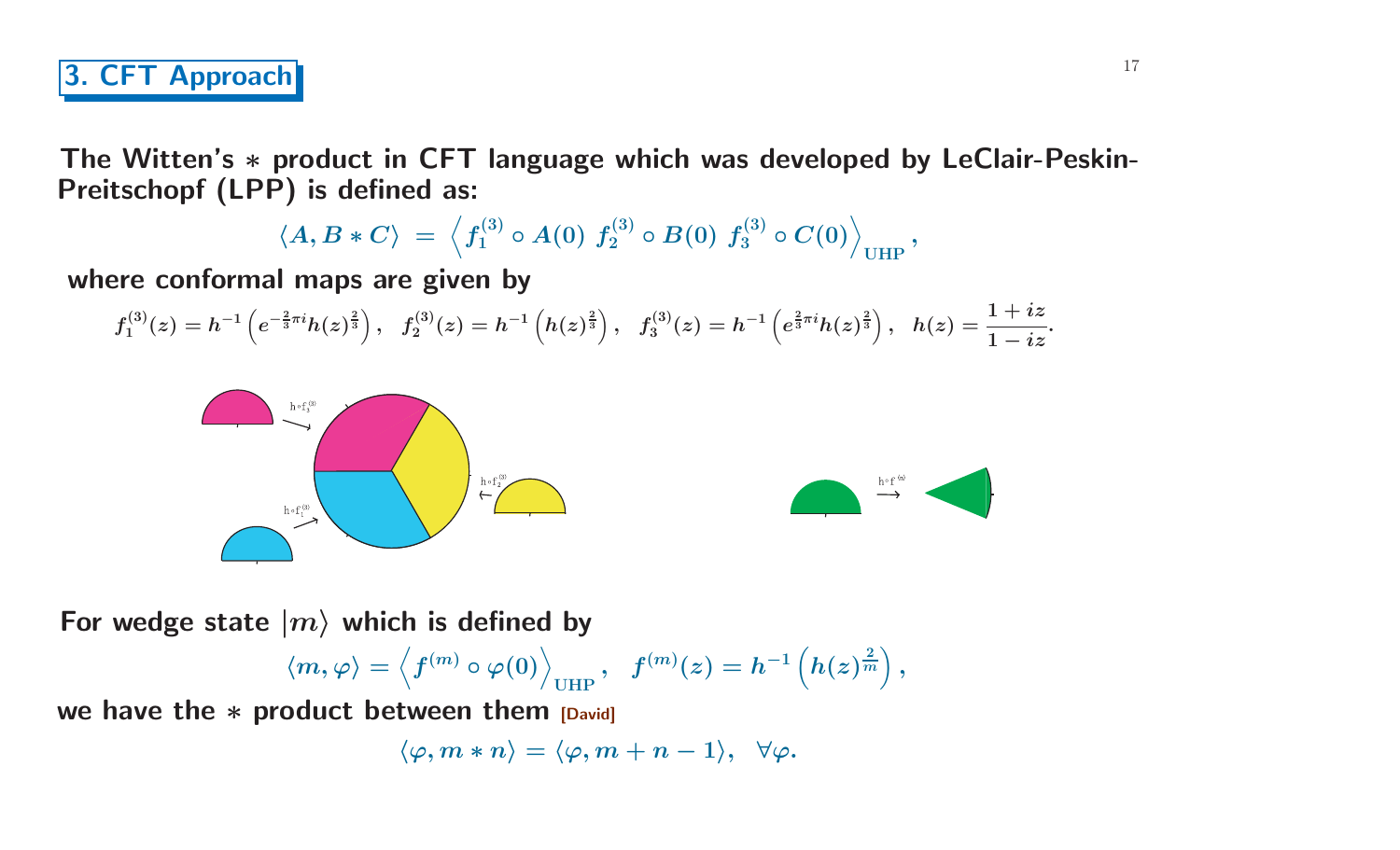To prove this algebra we followed only the definition of wedge state  $18$ **and generalized <sup>g</sup>luing and resmoothing theorem (GGRT)[Schwarz-Sen]:**

$$
\sum_r \left\langle f_1\circ \Phi_{r_1}(0)\dots f_n\circ \Phi_{r_n}(0)\ f\circ \Phi_r(0)\right\rangle_{\mathcal{D}_1} \left\langle g_1\circ \Phi_{s_1}(0)\dots g_m\circ \Phi_{s_m}(0)\ g\circ \Phi_r^c(0)\right\rangle_{\mathcal{D}_2}\\=\left\langle F_1\circ f_1\circ \Phi_{r_1}(0)\dots F_1\circ f_n\circ \Phi_{r_n}(0)\ \widehat{F}_2\circ g_1\circ \Phi_{s_1}(0)\dots \widehat{F}_2\circ g_m\circ \Phi_{s_m}(0)\right\rangle_{\mathcal{D}},\quad F_1\circ f=\hat{F}_2\circ g\circ I.
$$

and constructed resmoothing maps  $F_1, \hat{F}_2$ **<sup>2</sup> concretely.**

**Our strategy for computation of the** *<sup>∗</sup>* **product**  $\bm{\mathsf{including}}$  a wedge state  $\ket{m}$  is as follows. First insert complete set  $\sum_{r}|\Phi_{r}\rangle\langle\Phi_{r}^{c}|$ , and then apply **GGRT:**

$$
\langle \varphi, A * (\mathcal{O}_B m) \rangle = \sum_r \langle \varphi, A * \Phi_r \rangle \langle \Phi_r^c, \mathcal{O}_B m \rangle
$$
  
= 
$$
\sum_r \left\langle f_1^{(3)} \circ \varphi \ f_2^{(3)} \circ A \ f_3^{(3)} \circ \Phi_r \right\rangle \left\langle f^{(m)} \circ I \circ \mathcal{O}_B \ f^{(m)} \circ \Phi_r^c \right\rangle
$$
  
= 
$$
\left\langle F_1 \circ f_1^{(3)} \circ \varphi \ F_1 \circ f_2^{(3)} \circ A \ \hat{F}_2 \circ f^{(m)} \circ I \circ \mathcal{O}_B \right\rangle.
$$

 $\boldsymbol{F}_1, \hat{F}_2$  $F_2$  are given by

 $F_1(z)=h^{-1}\left(e^{\frac{m+2}{m+1}\pi i}h(z)^{\frac{3}{m+1}}\right),\,\,\hat{F}_2(z)=h^{-1}\left(e^{\frac{m+2}{m+1}\pi i}h(z)^{\frac{m}{m+1}}\right),\,\,\,\,F_1\circ f_3^{(3)}=\hat{F}_2\circ f^{(m)}\circ I.$ 

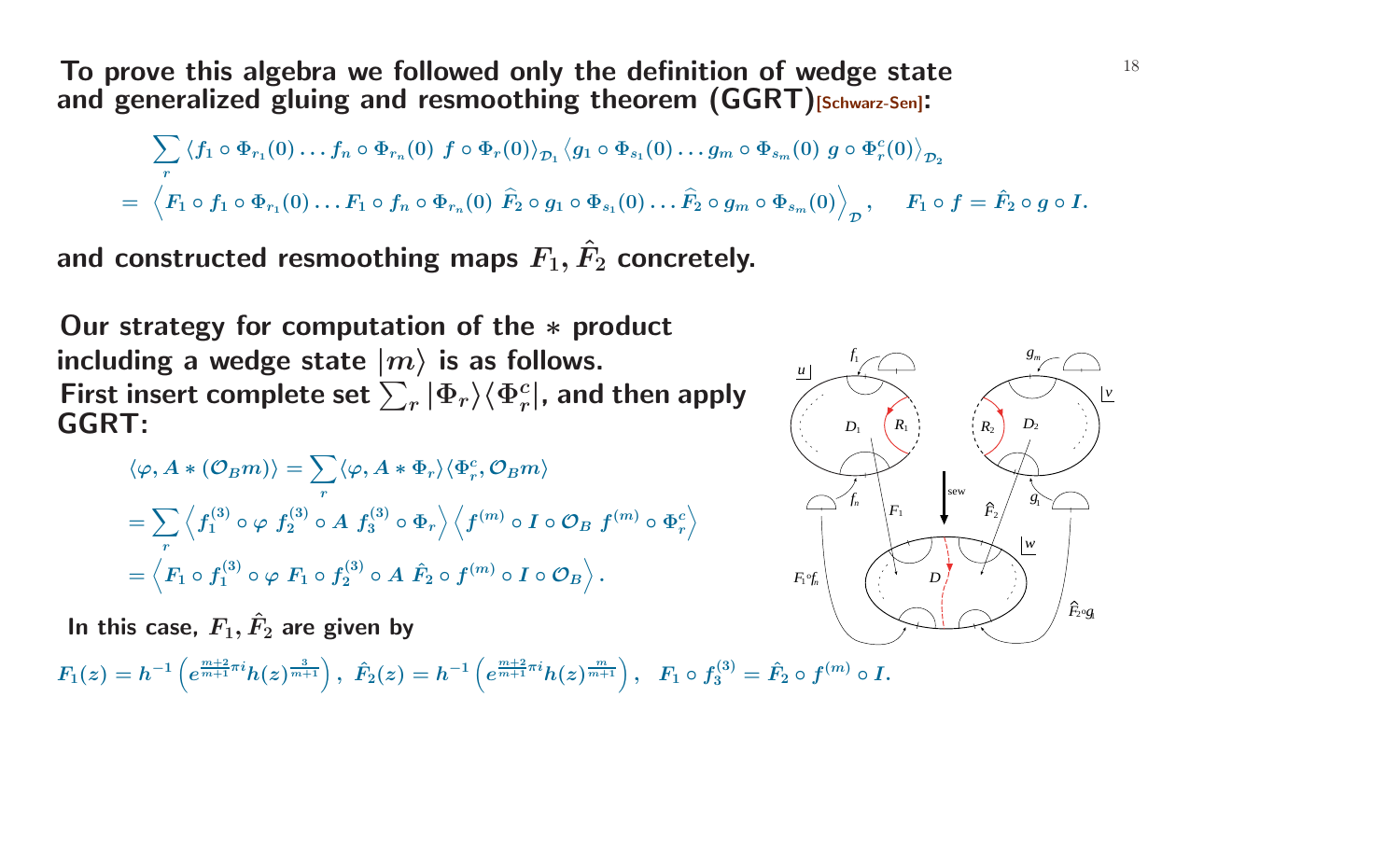**Using this technique, we proved some algebras about the identity state** <sup>19</sup>  $|\mathcal{I}\rangle=|m=1\rangle$  :

 $\langle \varphi, {\cal I}*\psi \rangle = \langle \varphi, \psi *{\cal I} \rangle = \langle \varphi, \psi \rangle, \;\; \langle \varphi, {\cal I}*\mathcal{OI} \rangle = \langle \varphi, \mathcal{OI}*{\cal I} \rangle = \langle \varphi, \mathcal{OI} \rangle$ 

In this sense, we found the identity state  $\mathcal I$  behaves like the identity with respect **to the** *<sup>∗</sup>* **product in CFT language.**

**In the same way, we have checked 'partial integration formula'**

 $\langle \varphi, (Q_R A) * B \rangle = - (-1)^{|A|} \langle \varphi, A * (Q_L B) \rangle,$ 

even on the wedge state:  $|A\rangle=\mathcal{O}_A|m\rangle$  or  $|B\rangle=\mathcal{O}_B|m\rangle.$ Here we defined  $Q_{L(R)}$  using the primary BRST current  $j_B$  as  $Q_{L(R)} := \int_{C_{L(R)}} \frac{dz}{2\pi i} j_B(z)$ .



**From these results we have verified that**

$$
|\Phi_0\rangle=-Q_L|\mathcal{I}\rangle+\frac{a}{2}\mathcal{Q}^\epsilon|\mathcal{I}\rangle,\ \ \, \left(\mathcal{Q}^\epsilon:=\frac{1}{2i}\left(e^{-i\epsilon}c(ie^{i\epsilon})-e^{i\epsilon}c(-ie^{-i\epsilon})\right)\right)
$$

**satisfies equation of motion of CSFT :**

$$
\langle \varphi, Q_B \Phi_0 + \Phi_0 * \Phi_0 \rangle = 0, \;\; \forall \varphi.
$$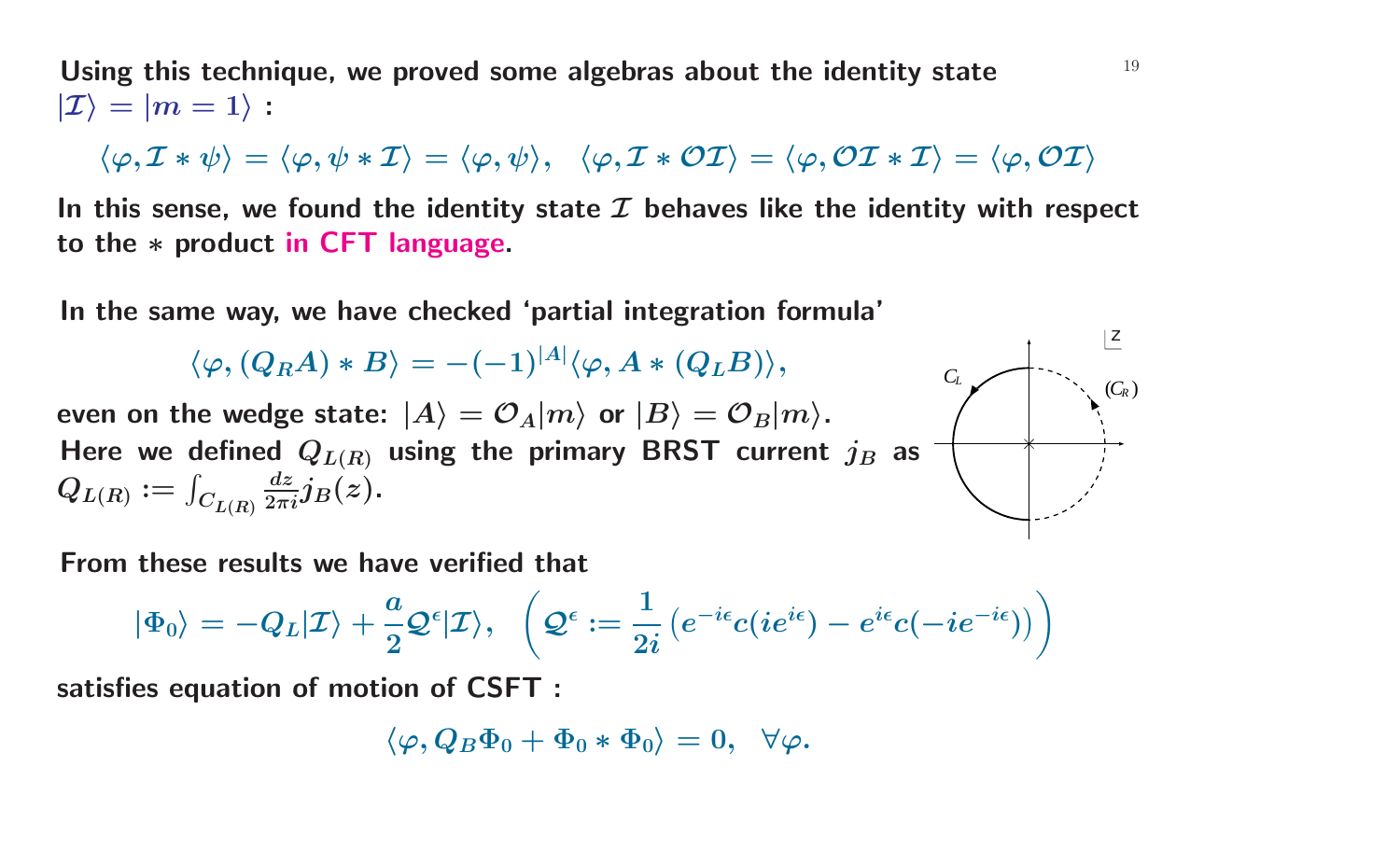**By** expanding CSFT action around our solution  $\Phi_0$  :  $1$  20  $1$  20  $1$ 

$$
S_{\text{CSFT}}|_{\Phi_0+\Psi}=-\frac{1}{g_o^2}\left(\frac{a}{2}\langle\Psi,\mathcal{Q}_\epsilon\Psi\rangle+\frac{1}{3}\langle\Psi,\Psi*\Psi\rangle\right)+S_{\text{CSFT}}|_{\Phi_0},
$$

we have derived GRSZ's VSFT action which is regularized by  $\epsilon$  in the kinetic term:

$$
\mathcal{Q}_\epsilon=\frac{1}{4i}\left(e^{-i\epsilon}c(ie^{i\epsilon})+e^{i\epsilon}c(ie^{-i\epsilon})-e^{-i\epsilon}c(-ie^{-i\epsilon})-e^{i\epsilon}c(-ie^{-i\epsilon})\right)\;\overset{\epsilon\rightarrow 0}{\longrightarrow}\frac{1}{2i}(c(i)-c(-i)).
$$

Naively one might think the value of the CSFT action at  $\Phi_0$  would be zero, but it **may be possible to give <sup>a</sup> nonzero value for D25-brane tension.**



$$
\begin{aligned} &\langle \mathcal{Q}^\epsilon \widetilde{\mathcal{I}}_\delta, Q_B \mathcal{Q}^\epsilon \widetilde{\mathcal{I}}_\delta \rangle \\ &= - \delta^2 \sin^2 \epsilon \left[ \frac{1}{2} \left\{ \left( \tan \frac{\epsilon}{2} \right)^\frac{2}{\delta} + \left( \tan \frac{\epsilon}{2} \right)^{-\frac{2}{\delta}} \right\} + 3 \right] V_{26}, \end{aligned}
$$

where  $\widetilde{\mathcal{I}}$  $\delta$  is regularized identity state which is neces**sary to** apply GGRT. (At  $\delta = 0$  this quantity would **vanish if one uses equation of motion naively.)**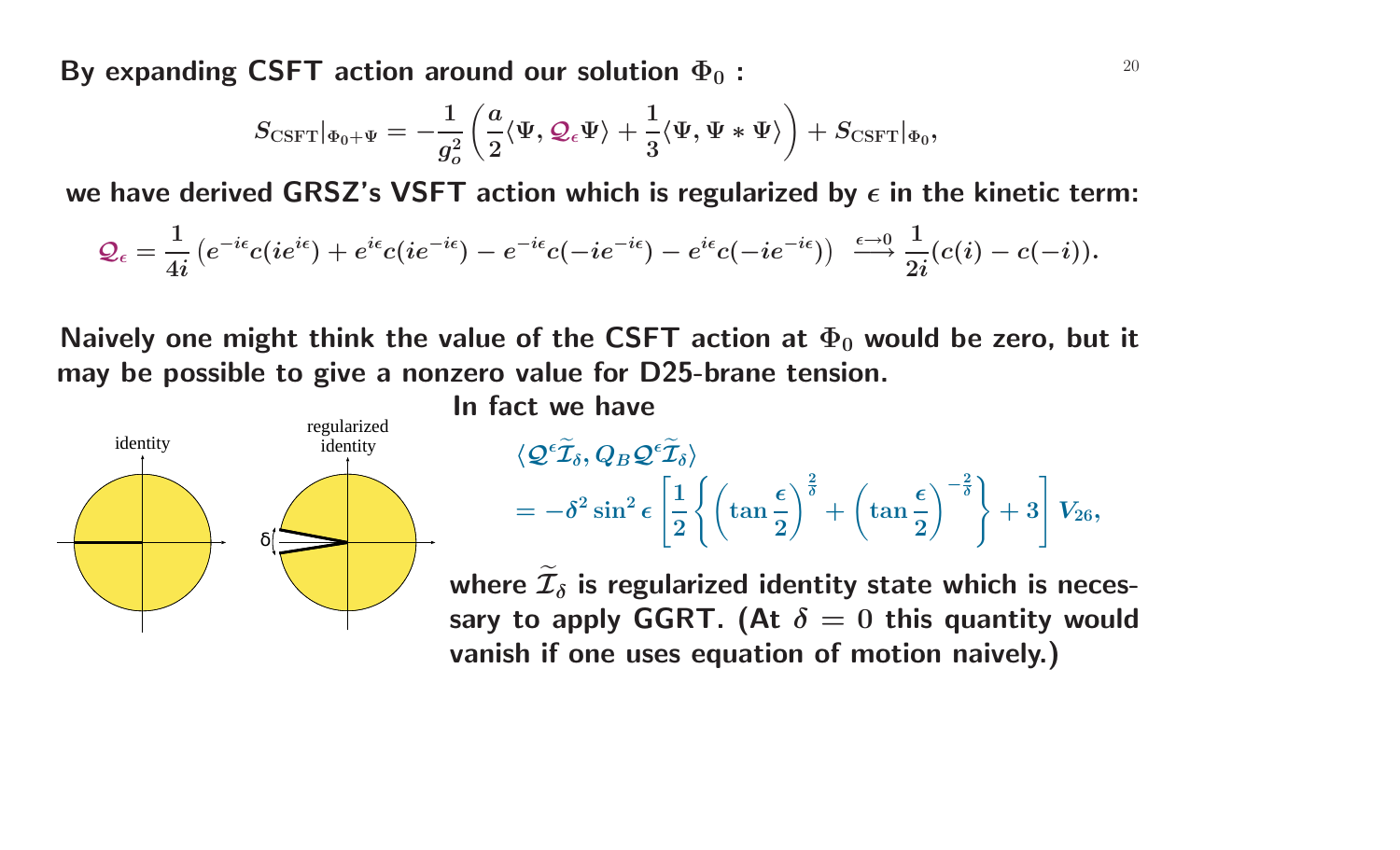### **Remark** <sup>21</sup>

#### **The solution of the CSFT such as**

$$
\Psi_c=-Q_L\mathcal{I}+C_L(f)\mathcal{I},~~C_L(f)=\int_{C_L}d\sigma f(\sigma)(c(\sigma)+c(-\sigma)),~~f(\pi-\sigma)=f(\sigma),f\left(\frac{\pi}{2}\right)=0
$$

was considered earlier by Horowitz et.al. in the context of purely cubic SFT, but they treated identity state rather formally (i.e., they treated  $\mathcal I$  as a formal object **which behaves like the identity).**

**If one uses the equations which were proved formally**

$$
Q_B \Psi_c + \Psi_c \star \Psi_c = 0,~~ Q_L \mathcal{I} \star Q_L \mathcal{I} = C_L(f) \mathcal{I} \star C_L(f) \mathcal{I} = 0,
$$

**the value of the action at this solution vanishes :**

$$
S|_{\Psi_c} \propto \langle \Psi_c, \Psi_c \star \Psi_c \rangle = 0.
$$

**Recently Takahashi-Tanimoto constructed <sup>a</sup> solution of CSFT of the form**  $-Q_L(f)\mathcal{I} + C_L(g)\mathcal{I}, \quad f \neq 1.$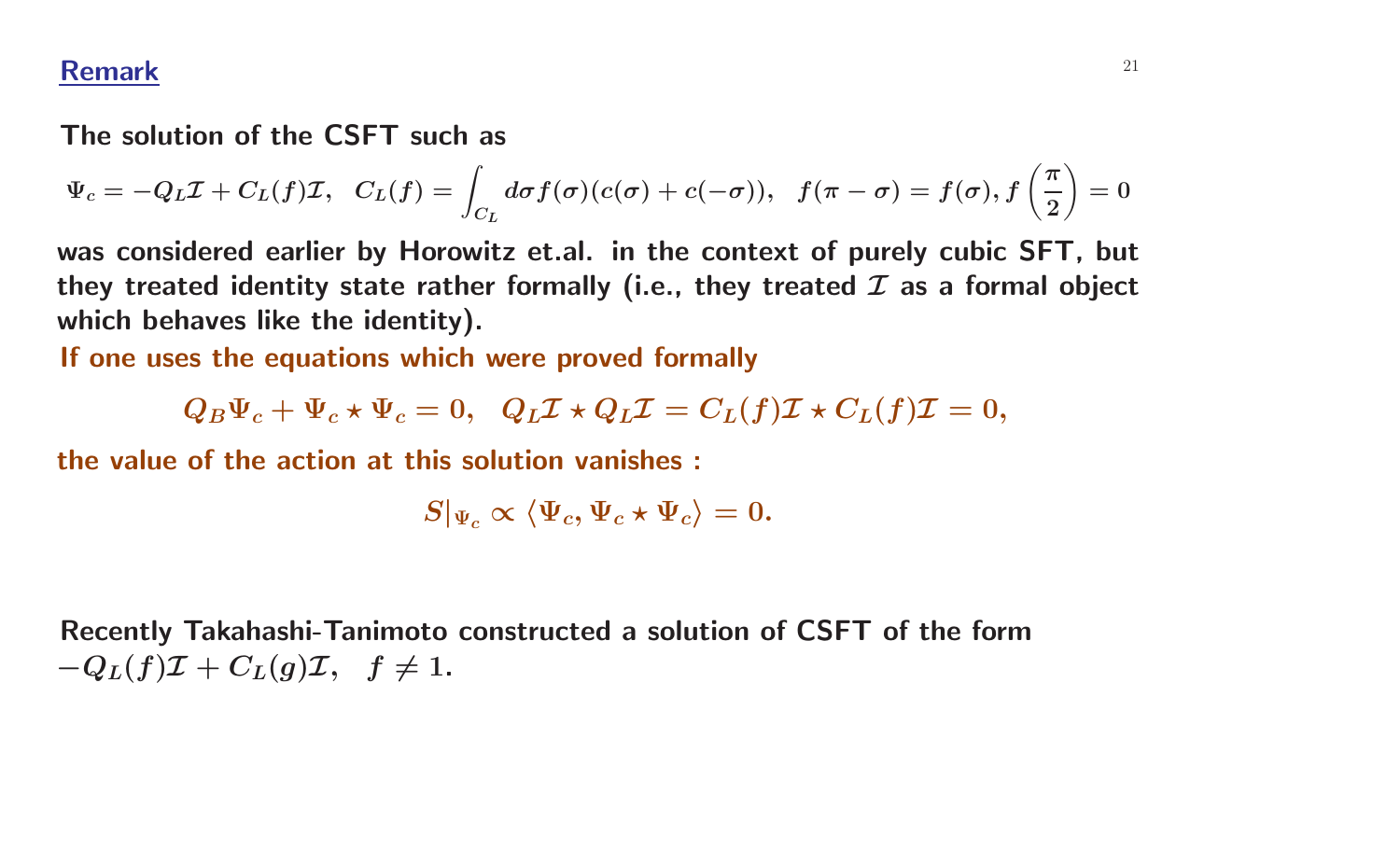**We examined Witten's** *<sup>∗</sup>* **product both in oscillator and in CFT language.**

We constructed solutions of VSFT in oscillator representation and a solution of CSFT in CFT language. The latter one derives GRSZ's VSFT action from Witten's CSFT, but to confirm Sen's conjecture we should obtain D25-brane tension from **potential height.**

The identity state  $\mathcal I$  is rather complicated in ghost part in oscillator representa**tion, and** *naive* **computation (using relations among Neumann coefficient matrices**  $formally$  ) gives some unexpected results: for example  $\mathcal{I} \star \mathcal{I} = 0.$ 

This subtlety would be caused not only by  $c$ -ghost anomaly but also by regarding  $\infty \times \infty$  matrices as usual number. We might have to treat them more carefully **using Neumann coefficient matrices spectroscopy [RSZ].**

On the other hand, we proved some relations expected of the identity state using GGRT in CFT language. But the evaluation of the action including  $\mathcal I$  is still rather **subtle because an appropriate regularization is required.**